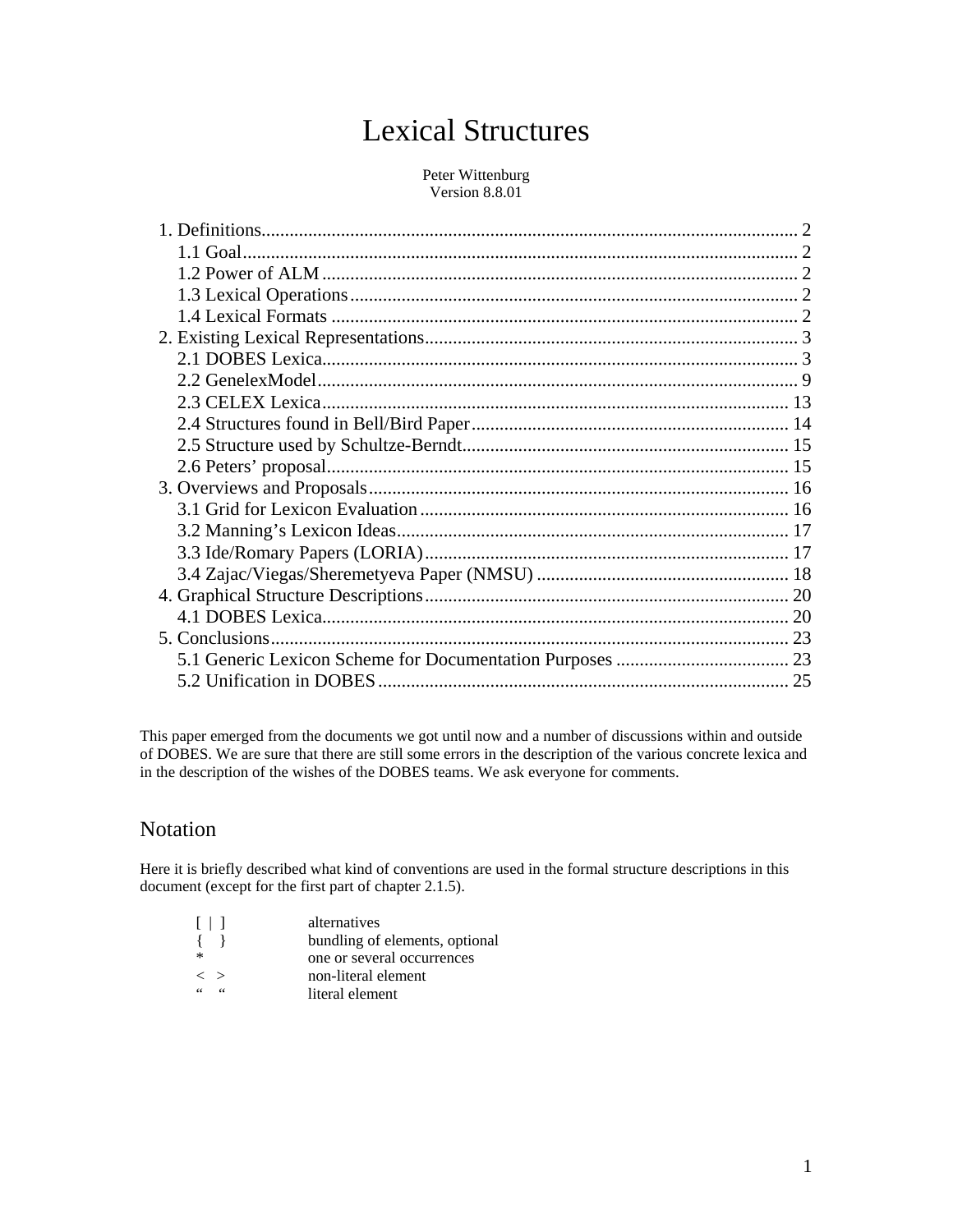## *1. Definitions*

## **1.1 Goal**

The goal is to come to an Abstract Lexicon Model (ALM). ALM is a generic definition of lexical object classes<sup>1</sup>, their characteristics, and their relation to each other. A typical lexicon will include a subset of those object classes and many instantiations<sup>2</sup> of them. The relations can exist between

- Instantiations of the same class
- Instantiations of different classes

There are cases in which elements of characteristics (e.g. words in comments) have relations to either objects or elements of other objects.

We must allow for relations themselves to have complex characteristics. Classes can possibly inherit characteristics from others.

## **1.2 Power of ALM**

ALM has to be so powerful that it can represent all current lexical formats such as  $\text{CELEX}^3$  and even allow to represent the class of lexica which can be implemented by a tool such as Shoebox.

## **1.3 Lexical Operations**

It may be possible that lexical classes are associated with operations which are triggered by certain events. These operations can include such actions as to generate instances of certain objects, fill characteristics of certain instances or respond to outside requests. Concrete, it may be the case that rules are added to a lexical class and that when an entry or an attribute is filled the rules automatically determine the value of another attribute which is added as well.

## **1.4 Lexical Formats**

 $\overline{a}$ 

Lexica have to be transferred into persistent formats for storing, retrieval, and exchange purposes. In general these formats will be file formats, but still in many cases printable formats are relevant. The latter will not be discussed here due to the inherent limitations of the paper medium and due to the fact that transformations into printable formats should be easily made possible.

There exists a large variety of legacy formats such as CELEX as a table structure in a relational database, CELEX as a set of structured files, Shoebox lexica in the typical Shoebox MDF format (grouped featurevalue pairs with many predefined feature types), Spreadsheet tables and many others.

Recently XML based formats were suggested. We can distinguish at least two approaches:

- A specific DTD/Schema is defined and used to implement exactly one special type of lexicon
- A more abstract XML representation (see for example Ide/Romary) is used by including predefined generic Data Categories (DatCat).

<sup>&</sup>lt;sup>1</sup> Lexical object classes are the (complex) building blocks of a computational lexicon. They represent the relevant linguistic concepts, their attributes, and the methods with which they can be accessed. 2

<sup>&</sup>lt;sup>2</sup> While an lexical object class may represent for example the linguistic concept "word sense" it is clear that a concrete lexicon has many of "word sense entries". They are called instantiations of the class. 3

<sup>&</sup>lt;sup>3</sup> CELEX is one of the first big computer lexicon projects. It was carried out at the Max-Planck-Institute in Nijmegen and includes lexica for the languages Dutch, English and German. Information is available at the web-site www.kun.nl/celex.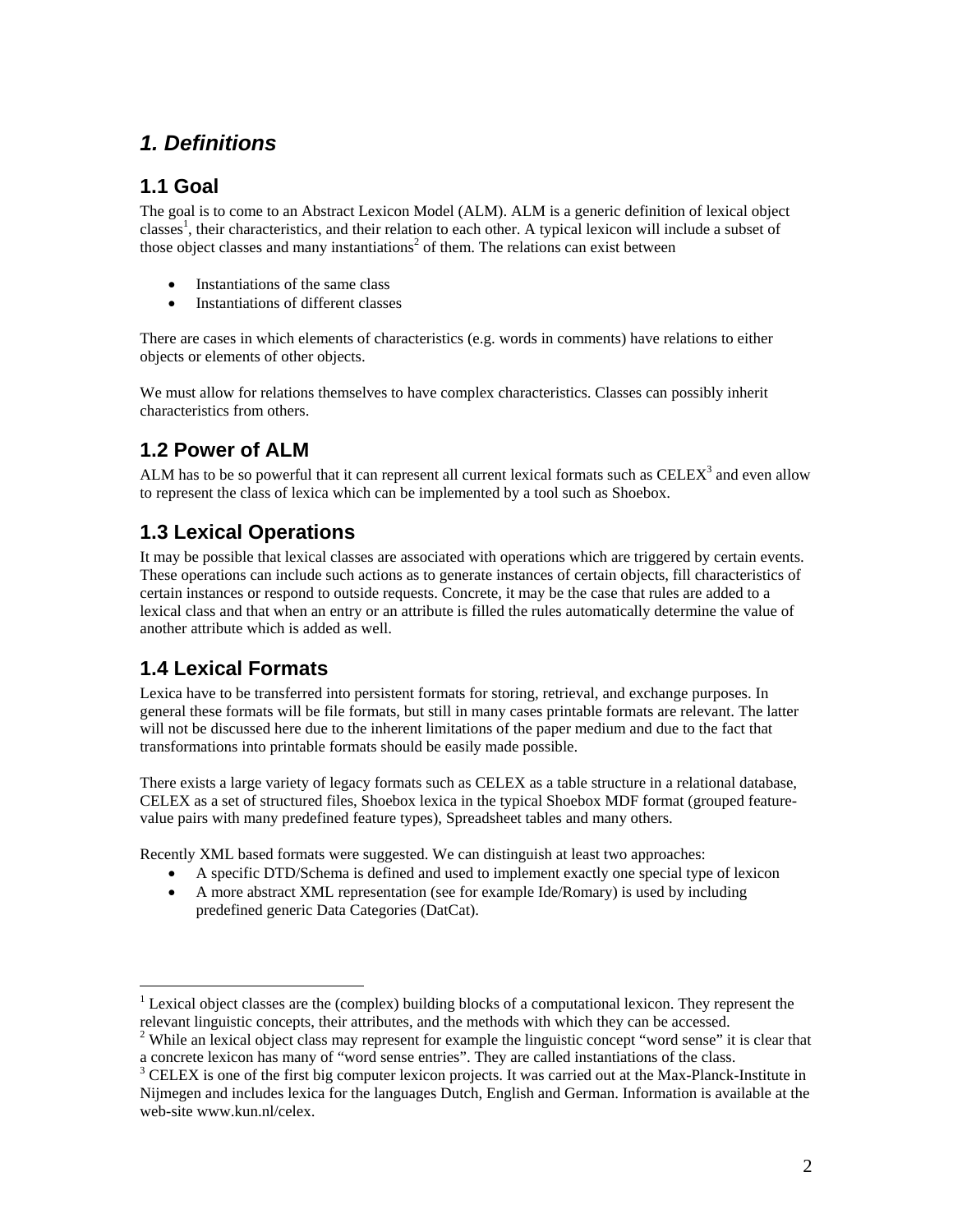These DatCats can even be taken form openly accessible repositories and integrated into concrete environments with the help of RDF. Due to the limitations of the underlying data model of XML an ALM cannot be represented equivalently in XML-based structures.

## *2. Existing Lexical Representations*

## **2.1 DOBES Lexica**

The following examples are taken from what we know is currently existing or wanted by the teams within the DOBES project. Some of the various structures discussed below show several details that seem to involve mainly the organization for printout, such as the literal punctuation devices. The printout should be strictly separated from the logical structure of lexical databases, although the database design has to be such that various uses of it are possible. Especially in DOBES a printout usage is relevant. In the final sections of this paper we will concentrate on the logical structure and deliberately neglect the printout aspect.

## **2.1.1 Aslep Project**

Three table structures are used at the moment, mostly as Spreadsheet in Excel. The addition of semantic relations is required.

 $\langle$ lexical entry $\rangle := \langle$ orthography $\rangle$  $\langle$ German transl $\rangle$  $\langle$ Russian transl $\rangle$  $\langle$ Xakas transl $\rangle$  $\langle \text{orthography} \rangle := \langle \text{string} \rangle$  ["[" $\langle \text{string} \rangle$ "]" | "(" $\langle \text{string} \rangle$ ")"]  $\langle$ string> :=  $\langle$ substring> [{"." $\langle$ string>} | "-"]  $\langle$ German transl $\rangle$  :=  $\langle$ string $\rangle$  [ $\langle$   $\langle$ substring $\rangle$ ]  $\langle$   $\rangle$   $\langle$   $\rangle$   $\rangle$   $\langle$   $\rangle$   $\langle$   $\rangle$   $\langle$   $\rangle$   $\langle$   $\rangle$   $\langle$   $\rangle$   $\langle$   $\rangle$   $\langle$   $\rangle$   $\langle$   $\rangle$   $\langle$   $\rangle$   $\langle$   $\rangle$   $\langle$   $\rangle$   $\langle$   $\rangle$   $\langle$   $\rangle$   $\langle$ Russian transl $\rangle := \langle$ string $\rangle$  [{ $\langle$ substring $\rangle$ } {";"} | {";"  $\langle$ substring $\rangle$ }]  $\langle Xakas \, trans \rangle := \langle string \rangle \left[ \langle \, \langle substring \rangle \right] \langle \, \langle \cdot, \cdot \rangle \rangle \, | \, \langle \cdot, \cdot \rangle \langle \langle substring \rangle \rangle \right]$  $\langle$ substring $\rangle$  :=  $\langle$ sequence of characters $\rangle$ 

Structurally the other two lexica don't differ, however, they contain different attributes (s. 4.1). The meaning of the punctuation characters (";",",","-") has to be sorted out (perhaps only relevant for printout?). It seems that they are not consistently used.

## **2.1.2 Monguor/Salar Project**

This project has three different types of lexica.

The first lexicon is a table with one nesting dimension and is implemented as Word file.

<lexical entry> := <semantic code> <English gloss> {<dialect variant> (<dialect abbrev>, <phonetic code>)}\* <semantic code> := <complex code covering various information> others are sequences of characters

The second lexicon is also implemented as Word file. Dependent on the grammatical category there is a substructur. The type face of the headword bears some meaning.

 $\langle$  =  $\langle$  =  $\rangle$  =  $\langle$   $\langle$  italic headword $\rangle$   $\langle$   $\langle$   $\rangle$  headword $\langle$   $\rangle$   $\langle$   $\rangle$   $\langle$   $\rangle$   $\langle$   $\rangle$   $\langle$   $\rangle$   $\langle$   $\rangle$   $\langle$   $\rangle$   $\langle$   $\rangle$   $\langle$   $\rangle$   $\langle$   $\rangle$   $\langle$   $\rangle$   $\langle$   $\rangle$   $\langle$   $\rangle$   $\langle$   $\rangle$   $\langle$   $\r$ <Tibetan> {<senses>}\*  $\langle\text{Mongolic}\rangle$  :=  $\langle\text{phonetics}\rangle$   $\langle\text{Mongolic ortho}\rangle$  $\langle$ Tibetan $\rangle$  :=  $\langle$ phonetics $\rangle$  $\langle$ Tibetan ortho $\rangle$ <senses> := <number> "." <English gloss> ":" {<sub>}\*  $\langle \text{sub} \rangle := \langle \text{phonetics} \rangle \langle \text{English gloss} \rangle$  $\langle$ grammatic cat $\rangle := [cat | {''v''} < rect>retex \rangle$   $\langle headword \rangle < subcat \rangle$   $\langle$  English gloss $\rangle ]$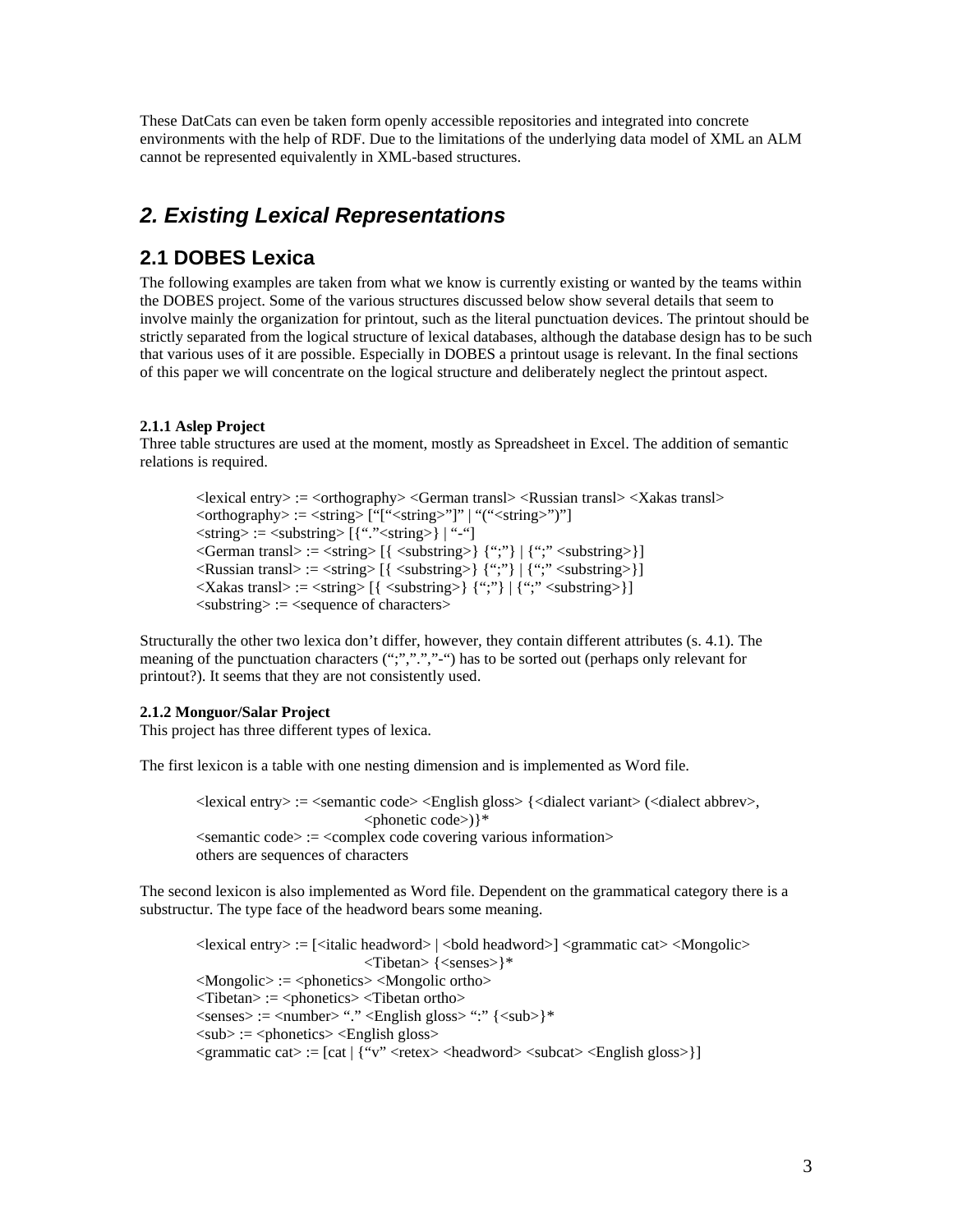The third lexicon is implemented as a table structure in Filemaker. The table structure is not fully clear to us yet. It has many fields from which we assume that some are located in separate tables and it has one nesting dimension.

<lexical entry> := <source nr> <locale> <token nr> <token> <lemma nr> <lemma> <engl.label> <til> <etymology> <comments> <lin96 token> <Chinese sense> <pos> <ntypes> <voice> <valency>, <arguments> {<samples>}\* <samples> := <text nr> <utt nr> <sample ID> <engl. Utt sense> <Chinese utt sense> <speaker nr>

### **2.1.3 Wichita Project**

The IDD design offers a rich structure covering many related tables. It is implemented in the Foxpro relational DBMS. The Wichita lexicon makes use of the structural capabilities of IDD but does not use all its possibilities/features and instantly "misuses" the fields for a different purpose.

#### Entry Table

<lexical entry> := <entry form> <variant form> <phonetic form> <miscellaneous> <gram cat>, <entry nr> <sp> <complete> <label> <status> <use period> <gender> <Slang> <prerogative> <ritual>

Wichita entries are mostly verbs, but also some nouns are included. Verbs are entered in their "abstract form", i.e. this seems to be something like a citation form.

#### Gloss Table

 $\langle$ gloss entry> :=  $\langle$ entry nr> $\langle$ entry form> $\langle$ gram cat> $\langle$ sp> $\langle$ gloss nr> $\langle$ gloss> $\rangle$ {;  $\langle$ gloss>}\*  $\langle$ index $>$ {;  $\langle$ index $>$ }\*  $\langle$ usage $>$  $\langle$ gender $>$  $\langle$ slang $>$  $\langle$ pejorative $>$  $\langle$ ritual $>$ <example nr>

#### Example Table

<example entry> := <entry nr> <entry form> <gram cat> <gloss> <example nr> <example> <phonetic form> <morphemic constituency> <literal translation> <free translation>, <source>

<example> contains the example phrases or sentences, <phonetic form> can contain a more detailed phonetic transcription of that example. <morphemic constituency> contains the morpheme breakdown forthe example. The attribute <literal translation> is used for the appropriate English and linguistic glosses for the grammaticalized elements within the <morphemic constituency> attribute. The <free translation> attribute is used to enter a "free" English gloss of the example.

#### Paradigmatic Form Table

<para entry> := <entry nr> <entry form> <gram cat> <para form nr> <para type> <para form> <para analysis> <para gloss> <para source> <comments> <comment SP> <SP>

Will be used to illustrate the tense/mood paradigms of verbs.

Grammatical Form Table Dialect Cross Refs Table

Both tables will be used within the Wichita project - not yet clear in which way.

#### Sound Table

<sound entry> := <entry nr> <entry form> <gram cat> <gloss> <parent> <parent name> <sound word> <sound filename> <sound nr> <speech part> <source>

The purpose of the entries of this table are not yet fully clear.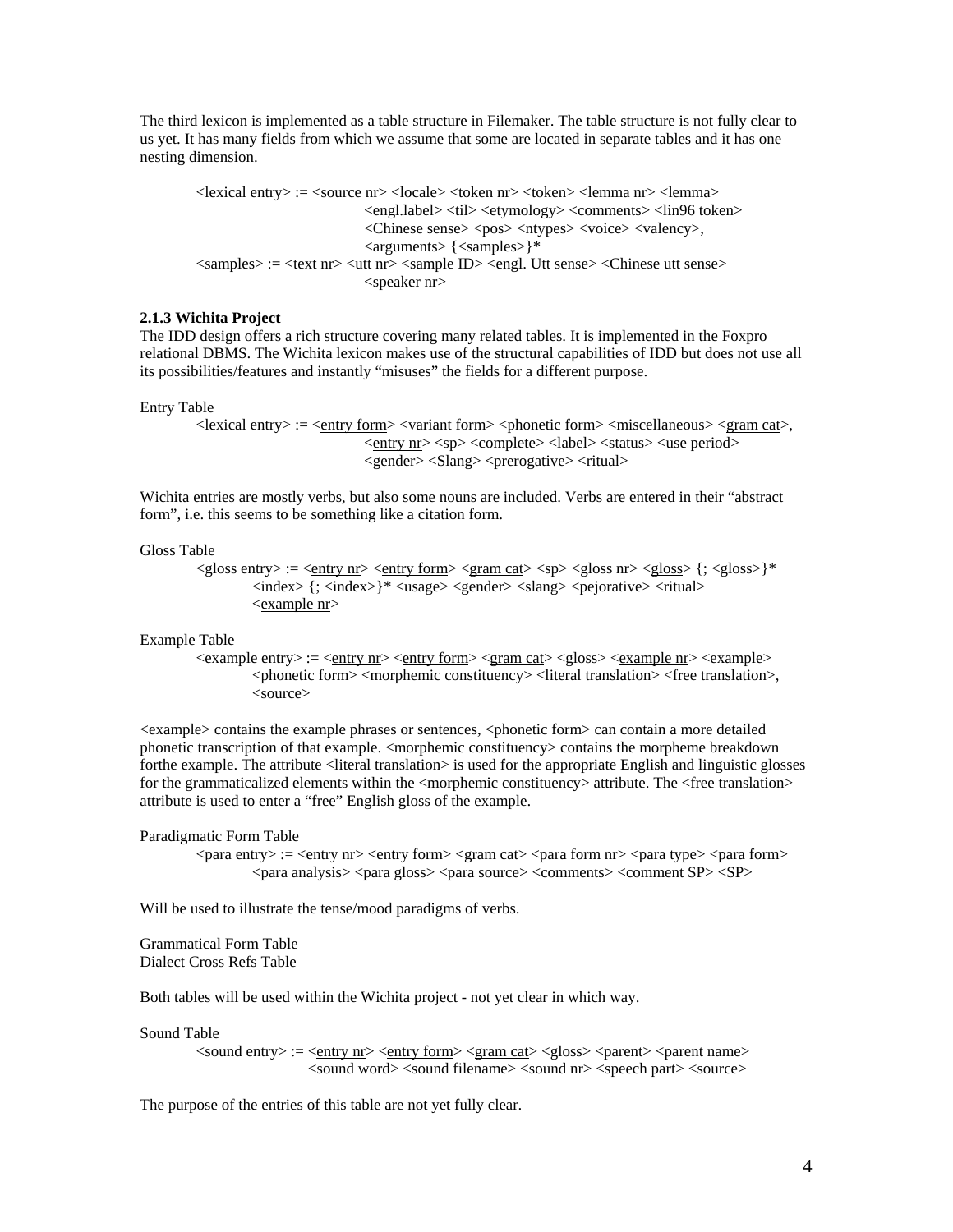The following tables are supported by IDD, but their usage for the Wichita project is not yet clear.

| <b>Historical Citations Table</b> | contains historical examples                                                            |
|-----------------------------------|-----------------------------------------------------------------------------------------|
| <b>Derivations Table</b>          | contains analyzed forms                                                                 |
| Language Cross Refs Table         | contains cross-language cognates                                                        |
| Internal Cross Refs Table         | contains dictionary-internal cross-refs                                                 |
| Semantic Class Table              | intended for subject-indexing, the list of semantic                                     |
|                                   | topics is stored in an administrative DB                                                |
| Idioms Table                      | contains idioms                                                                         |
| <b>Phrasal Table</b>              | contains phrasal examples                                                               |
| English Index Table               | headword table with English terms, linked to the<br>gloss table to link terms to senses |
| <b>Images Table</b>               |                                                                                         |
| Videos Table                      |                                                                                         |
| Sortorder Table                   | contains definitions of sort orders                                                     |

A relevant point was discussed by email communication. There have to be several sort forms for lexical entries for the researchers used to western languages and the indigenous people. This has to do with the fact that each complex word is prefixed in Wichita due to some grammatical category. Sorting in IDD delivers a grouping into the few classes which is very important for the indigenous to find entries. For the researcher a sorting without the prefix would be much more intuitive.

### **2.1.4 Teop Project**

The Teop team is looking to finally establish one lexicon the entries of which may have a complex structure. The structure of the Final Lexicon is currently described implicitly by a Word-based lexicon. Currently, also a Shoebox dictionary is used for basically two reasons: (1) Find forms occuring in the corpora which are not yet in the Final Lexicon. The comparison is done manually. (2) Use the Shoebox lexicon for interlinearization purposes within Shoebox. The third lexicon type which is in use exists from a number of files each of which is grouped along semantic categories (here I refer to Ulrike's lexicon paper).

Of course, the Teop team would like to integrate the three lexicon structures. This is already done by integrating Shoebox entries manually into the Final Lexicon and by adding more lexical information. But also the dictionaries constructed around semantic categories such as kinship terms, plant names etc should be integrated into the Final Lexicon. The Final Lexicon is formatted such that it can be printed and handed over to the indigenous community as a "document which is easy to use". Creating a lexicon such as for Teop is more complex from many reasons. One reason is that there is no standardized orthography for Teop.

In the following the structure of the three lexicon types are formally described:

Final Lexicon (currently as Word document)

<lexical entry> := <stem orthography> [<sense> | {<sense nr> <sense>}\*] {<lexical entry>}\*  $\le$ sense nr $\ge$  :=  $\le$ digit $\ge$ <sense> := <gram cat>"."{<gram subcat>"."} <Engl transl>"." {<example>}\*  $\langle$  =  $\langle$ orthography>"." $\langle$  Engl transl $\rangle$  {"["["T"|"pr"]  $\langle$ nr $\rangle$ "]"}

This lexicon can have several "run-on-terms" under headword entries which are normally morphologically related such as "gaga - gaagaga - gagaagaga - vaagaga". Between the entries and these subentries there is no structural difference, however the Teop people like to find these subentries under the stem variant. The lexicon has empty lexical entries for the subentries in so far that they simply include a reference under which headword the explanations can be found. It is clear that this could be represented internally differently, but for the presentation it is optimaly the way the Teop team does it.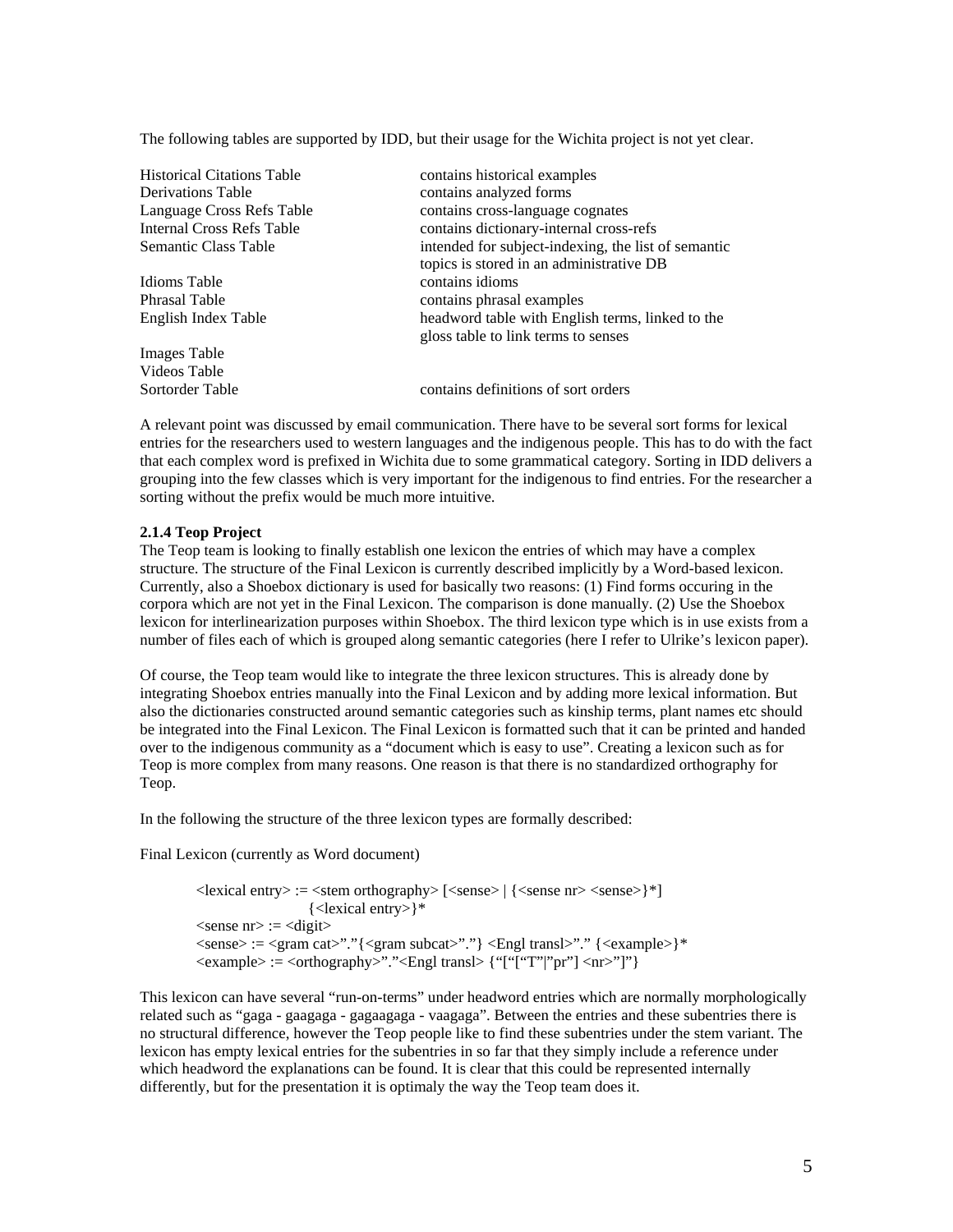The Shoebox lexicon can be seen as temporary, nevertheless its structure is given:

 $\langle$  =  $\langle$ stem orthography $\langle$ hom nr $\rangle$  $\langle$ gram cat $\rangle$ " $\langle$  $\langle$ gram subcat $\rangle$ "." $\rangle$  $[$ {<sense> "Ref:" <refnr>} $|$ {<sense nr> <sense> "Ref:" <refnr>}\*]

The entries seem to be simple, but slightly modified versions of the Final Lexicon entries.

The third type of lexicon is also seen as a temporary one: It consists of semantically-related headwords respectively arranged in lists according to different themes (i.e. kinship terms, plants, fish). The following structure could be identified:

 $\langle$  =  $\langle$  =  $\langle$  =  $\rangle$  =  $\langle$  =  $\langle$  =  $\rangle$  =  $\langle$  =  $\langle$  =  $\rangle$   $\langle$   $\rangle$   $\langle$  =  $\langle$  =  $\rangle$  =  $\langle$   $\rangle$   $\langle$   $\rangle$   $\langle$   $\rangle$   $\langle$   $\rangle$   $\langle$   $\rangle$   $\langle$   $\rangle$   $\langle$   $\rangle$   $\langle$   $\rangle$   $\langle$   $\rangle$   $\langle$   $\rangle$   $\langle$   $\rangle$   $\langle$   $\rangle$   $\$  $[<\text{sense}\rangle$   $[<\text{sense}$  nr> $<\text{sense}\rangle$ ";"}\*]  $\langle$  <sense $\rangle := \langle$  \engl transl $\rangle$ {"(" $\langle$  \corrhography $\rangle$ ")"}

It was briefly discussed what kind of scheme would be preferential when combining the various thematic lexica to one unified lexicon. Semantic class membership could be represented by an additional attribute containing the class identifier or by cross-references. The latter is the more flexible instrument since it would allow to also encode further content. Since encoding thematic topics is sufficient the first solution would be feasible and is more simple.

The following principle issues were raised in discussions:

- 1) Homophonous words need separate lemmas distinguished by numbers and separate entries. Here the sense information requires a separation although all share the same sound sequence.
	- Kahi 1 (adverb) "away from"
	- Kahi 2 (tense particle) indicating future
	- Kahi 3 (noun) dog
- 2) Polysemous words (words having several meanings) need to have separate subentries under the same lemma.

Kakaamuru 1. (noun) extremely white sand

2. (adjective) extremely white

#### **2.1.5 Aweti Project**

This project has currently mainly a preliminary shoebox-database, in an elaborated version of the MDFsetup. There are quite detailed ideas about what requirements a lexicon component should meet in order to be combinable with a suitable glossing format.

In the Aweti-Project the lexicon (as a component of the language, not its representation in a lexicographic work such as a database or dictionary) of is seen as a structure having two parts: (1) lexical words (with a syntactical nature) and (2) lexemes, that is, analogous lexical units in morphology (not only stems, but also affixes). The syntactical lexicon also includes compounds and derived words.

The following proposal is indirectly relevant for the structure of the lexicographical database (for this issue see below). Instead, it is meant as to provide one possible terminological system that is consistent with the traditional lexicographic practice. It is different from the structural proposal for the lexicographic account of the language component, but it can serve as a frame of reference on order to determine whereto a certain lexicographic information refers (see the diagram below).

The following conventions are used (these conventions are not used for other parts in this documents):

|  | optional    |         | sequence                      |
|--|-------------|---------|-------------------------------|
|  | set         |         | alternative                   |
|  | pair, tuple | $X/V$ @ | definition applies to x and y |

1 lexicon = <word lexicon, morphological lexicon>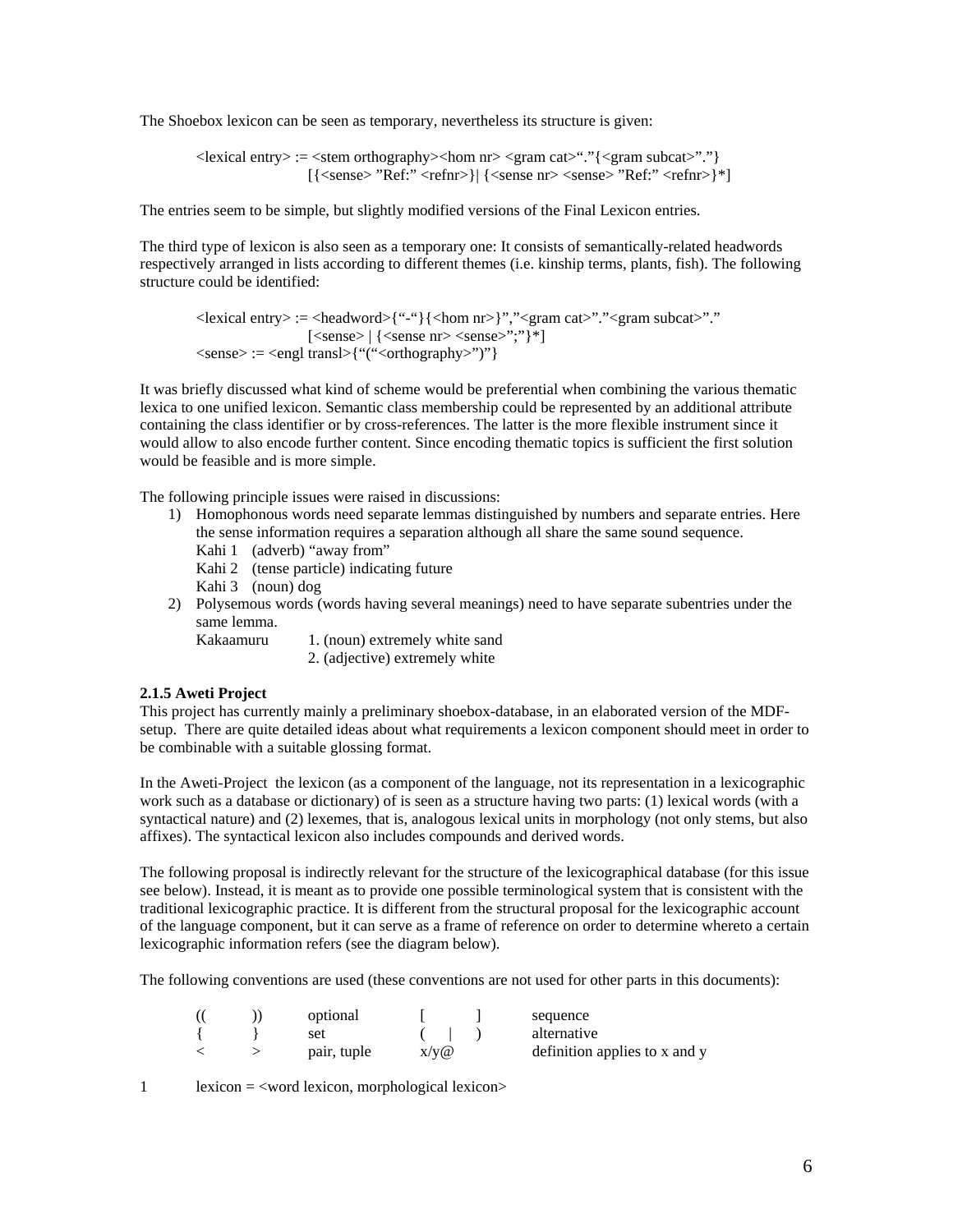- 2a word lexicon =  $\{lexical words\}$
- $3a$  lexical word =  $\langle$ word paradigm, lexical meaning>
- $4a$  word paradigm = {w.form-categorisation-pairs}
- 5a wordform-categorisation-pairs = <wordform, syntactic categorization>
- 6a wordform = [phonological words]
- $7a$  syntactic categorization = {syntactic categories}
- 8a syntactic categories : "endpoints of the syntactic ordering a classification system"
- 9 lexical meaning  $=$  (a content concept | the empty concept)
- $2b$  morphological lexicon = {lexemes}
- $3b1$  lexeme = (stem | affix)
- $3b2$  affix = (derivational affix | inflectional affix)
- $3b3a$  d.affix/i.affix @ <morphological paradigm, the empty concept>
- $3b3b$  stem =  $\langle$ morphological paradigm, lexical meaning $\rangle$
- 4b morphological paradigm = {lexeme-form-categorization-pairs}
- 5b lexeme-form-categorization pair = <lexeme-form, morphological categorization>
- $6b$  lexeme-form = [morphs]
- 7b morphological categorization = {morphological categories}
- 8b morphological categories : "endpoints of the morphological unit ordering a classification system"
- 10 phonological word/morphs @ <phoneme sequence, phonol.-const.-structure, phonol.-intonation structure>
- 11 phoneme sequence = [phonemes]
- 12 phonol const. structure : "provides the syllable breaking etc"
- 13 phonol intonation structure : "includes tones and word accents"

The numbers indicate an ontological analogy between the two branches.



The lexicographic lexicon (an account of the lexicon as a part of the language) is seen as set of lexicographic entries, each being a description of one or several lexical units (lexical words or lexemes). Each entry is a kind of cascaded structure (quite compatible with the MDF-proposal for Shoebox) where the global partitioning is done via principle differences in meaning, i.e. for every principle meaning difference there is a different entry although the citation form is identical (see the above discussion of homonymy, sec 2.1.4). At the next level the POS categorisation or other grammatical properties is used to make a difference. At the next nesting level one could have polysemy (different but related senses, se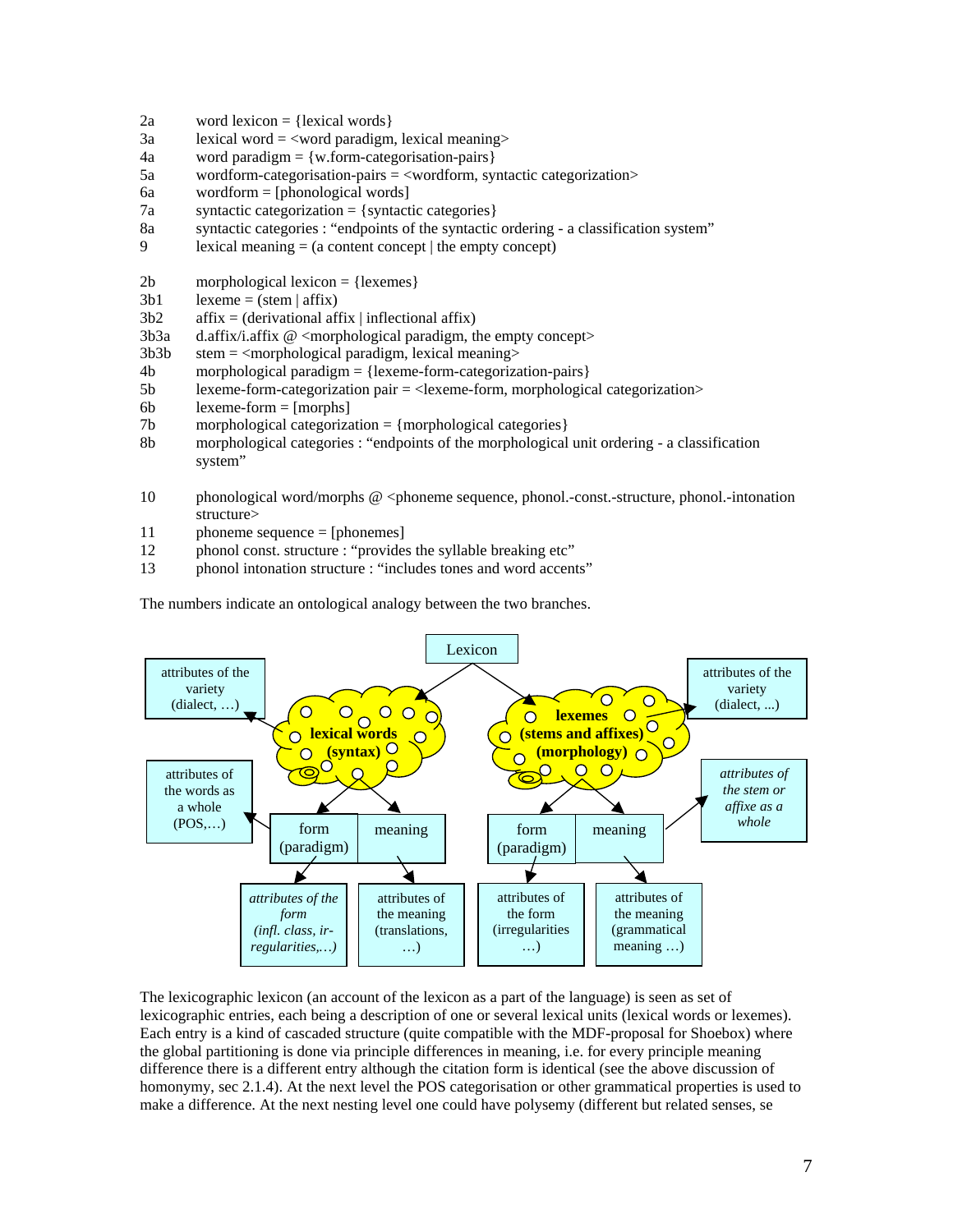above, giving rise to, for example, different translations). It is not completely clear how such a scheme could be adopted to highly polysynthetic languages such as Wichita.

The following concrete lexicon structure was worked out  $((x == y)$  stands here for a logical test; from here on , the usual conventions of this document are used, cf. page 1; substructures are underlined to make reading more simple):

```
<lexical entry> := [{(<entry-type>==["stem"|"idiom"|"lexical word"]) <head> 
                         \{\langle outer-body-L\rangle\}^*\}{({\langle entry-type>==["auxiliary"]}"inffect affix"]\langle head>\{\langle outer-body-I>\}^*\}\{({\langle entry-type>=}="derivative of first") \langle head \rangle {\langle outer-body-D \rangle}}^*|{({\langle entry-type \rangle} == "forms") \langle head \rangle {\langle outer-body-F \rangle}}^*{}\langle = \langle = \langle = \rangle = \langle = \rangle = \langle \rangle = \langle \rangle \langle \rangle \langle \rangle = \langle \rangle = \langle \rangle = \langle \rangle \langle \rangle \langle \rangle \langle \rangle \langle \rangle \rangle \langle \rangle \langle \rangle \langle \rangle \rangle \langle \rangle \rangle \langle  {<phonetics/phonology>} <entry type> 
\langleouter-body-L> := \langlegrammar>\langleinner-body-L>\langleouter-body-I> := \langlegrammar>\langleinner-body-I>\langle outer-body-D \rangle := \langle grammar \rangle \langle inner-body-D \rangle\langleouter-body-F> := \langlegrammar-f> \langlemain-ref>{\langlecomment>}
\langle = {\dispmath{\sigmat}}$ \end{\sigmat} {\sigmath{\sigmath{\sigmath{\sigmath{\sigmath{\sigmath{\sigmath{\sigmath{\sigmath{\sigmath{\sigmath{\sigmath{\sigmath{\sigmath{\sigmath{\sigmath{\sigmath{\sigmath{\sigmath{\sigma
                         {<example>}* {<table>} {<comment>}* {<picture>} {<housekeeping>}*
\langleinner-body-I> := {\langlesense-number> \} {\langle} {\langle<u>variety</u>>} {\langle} \langle etymology>} \langle categorial effect
                         {<meaning effect>} {<example>}^* {<table>} {<comment>}^*{<housekeeping>}* 
\langleinner-body-D> := {\langlesense-number> \} {\langle} {\langlevariety> \} {\langle} {\langleetymology> \rangle} \langlestructural effect><meaning effect> {<example>}* {<table>} {<comment>}* 
                         {<housekeeping>}* 
\langle \text{grammar} \rangle := \langle \text{POS} \rangle {\langle \text{POS} \rangle {\langle \text{paradigm-prop} \rangle } {\langle \text{morphology} \rangle}
\langle \text{meaning} \rangle := {\langle \text{glass} \rangle} {\langle \text{word-level-gloss} \rangle} {\langle \text{reversal} \rangle} {\langle \text{definition} \rangle}{<encyclopedic info>} 
                         {<scientific name>} {<semantic domain>} {<index of semantics>} 
                         {<thesaurus>} {<semantic relation>}* {<cross-ref>}*
<categorial effect> := {<condition>} <to-form-category>
\leq \leq \leq \leq \leq \leq \leq \leq \leq \leq \leq \leq \leq \leq \leq \leq \leq \leq \leq \leq \leq \leq \leq \leq \leq \leq \leq \leq \leq \leq \leq \leq \leq \leq \leq \leq \leq {<index-of-semantics>} 
<structural effect> := {<from-lexeme-category>} {<to-lexeme-category>} 
                         {<from-form-category>} {<to-form-categroy>} 
\leqgrammar-f\geq := \leqform-categories\geq ??
\langlemain-ref>\;:=\; \langlemain-entry-cross-ref>\;\langle \langlesub-entry number>\;\leqcomment>= {\leqanthropo notes>}* {\leqdiscourse-notes>}* {\leqgrammar-notes>}*
                         {<phonology-notes>}* {<question-notes>}* {<sociolinguistic notes>}* 
                         {<general notes>}* 
\langle \text{variety} \rangle := [\langle \text{usage} \rangle | \langle \text{only-restrictions} \rangle]\langle \text{etymology} \rangle := \{ \langle \text{forward-local} \rangle \} \{ \langle \text{source-form} \rangle \} \{ \langle \text{etyc-proto-form} \rangle \} \{ \langle \text{etycgloss-E} \rangle \}{<ety-source>} {<ety-comment>} 
<sub>table</sub> := ???</sub>
\langle \text{example} \rangle := \{ \langle \text{reference} \rangle \} \{ \langle \text{example-v} \rangle \} \{ \langle \text{example-morphology} \rangle \}{<explanation-of-form>} {<explanation-of-meaning>} {<example-free-trans>} 
<example-morphology> := {<example-morph-by-morph>} {<example-literally>} 
<housekeeping> := {<bibliography>} {<date>} {<status>} {<source>}* {<ety-comment>} 
\langlephonetics/phonology> := {\langlephonetic form>} {\langlesyllables>} {\langlelexical-tones>}
                         {<word-accent-or-pitch>} 
<government> := {<valency>} {<government category>} {<compl-spec>}* 
<paradigm-prop> := {<paradigm>} {<stem-type>} {<deficiencies>} {<irregularities>}
\langle \text{morphology} \rangle := \{ \langle \text{morph-by-morph} \rangle \} {\langle \text{literally} \rangle}
<semantic relation> := <lexical function> <lexical function lexeme> {<lexical function gloss>} 
<cross-ref> := <cross-reference> {<cross-ref gloss>}
```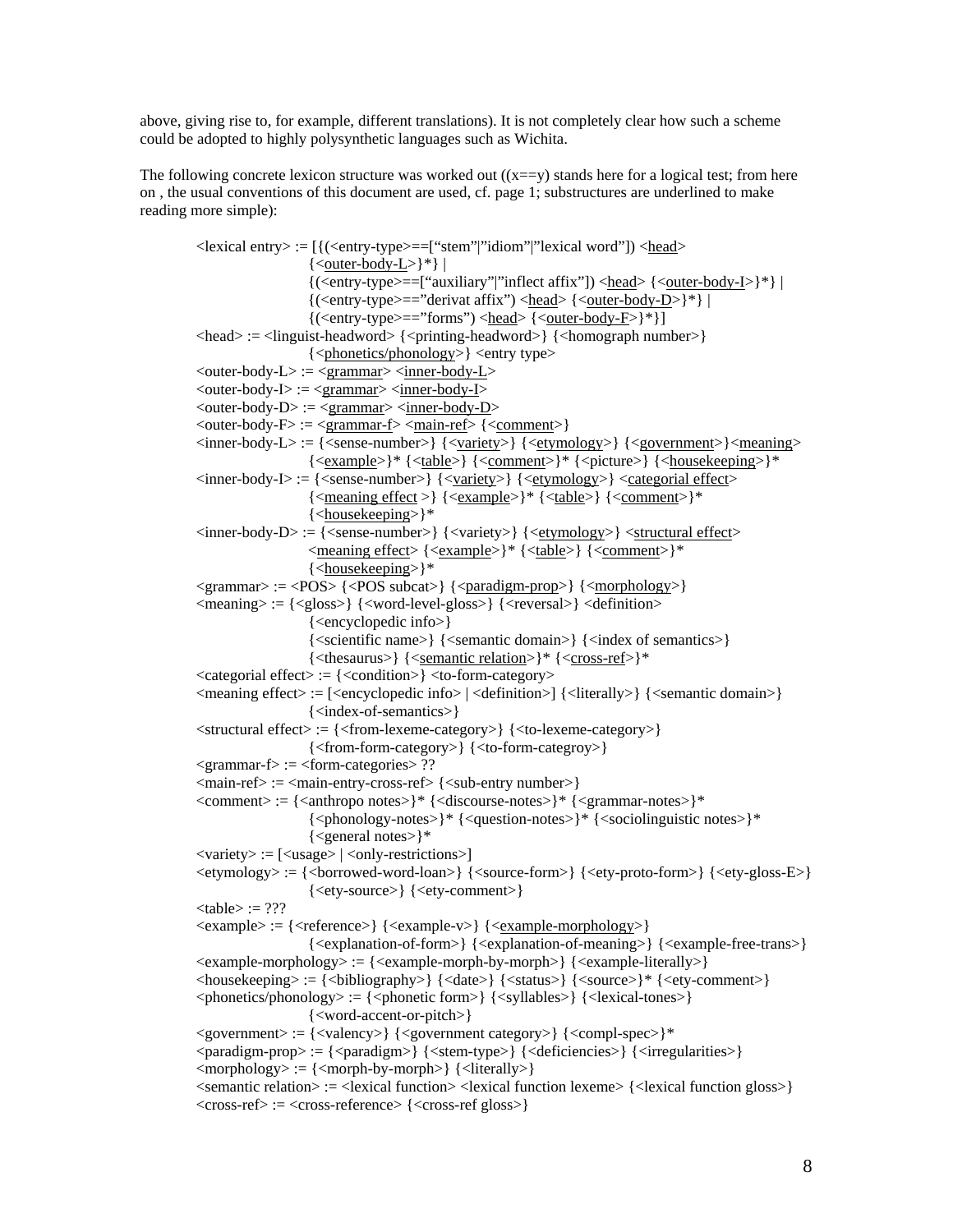<compl-spec> := {<government form>} {<government-ont>}  $\langle$ :  $\langle$   $\rangle$  = { $\langle$   $\rangle$  = { $\langle$   $\rangle$  = { $\langle$   $\rangle$  =  $\langle$   $\rangle$   $\rangle$   $\langle$   $\rangle$   $\langle$   $\rangle$   $\rangle$   $\langle$   $\rangle$   $\langle$   $\rangle$   $\rangle$   $\langle$   $\rangle$   $\rangle$   $\langle$   $\rangle$   $\rangle$   $\langle$   $\rangle$   $\rangle$   $\langle$   $\rangle$   $\rangle$   $\langle$   $\rangle$   $\rangle$   $\langle$   $\rangle$   $\rangle$   $\rangle$   $\rangle$ {<variant>}\*  $\langle$ special form $\rangle := \langle$ pardigm-form $\rangle \langle$ paradigm label $\rangle$  { $\langle$ paradigm form gloss $\rangle$ } <variant> := <variant form> {<variant comment>}

### **2.1.5 Trumai Project**

The Trumai project's lexicon is realized with Shoebox and a structure was specified that uses grouping and nesting. The following information is contained: orthographic transcript, phonetic transcript (could be several dependent on observed pronunciations), grammatical cat (and subcategories for verbs and nouns), glosses in English and Portuguese, examples with translations in English and Portuguese, morphemic decomposition, citation form (for body parts and kinship terms), date of creation/modification. In the future media information and native definitions should be included. Also links to texts such as a sketch grammar would be useful.

 $\langle$  =  $\langle$  =  $\langle$   $\rangle$  =  $\langle$  =  $\langle$   $\rangle$   $\langle$   $\rangle$   $\langle$   $\rangle$   $\langle$   $\rangle$   $\langle$   $\rangle$   $\langle$   $\rangle$   $\langle$   $\rangle$   $\langle$   $\rangle$   $\langle$   $\rangle$   $\langle$   $\rangle$   $\langle$   $\rangle$   $\langle$   $\rangle$   $\langle$   $\rangle$   $\langle$   $\rangle$   $\langle$   $\rangle$   $\langle$   $\rangle$   $\langle$   $\rangle$   $\langle$   $\rangle$   $\langle$   $\rangle$ <Port-trans>} <definition> <kinship term> <morph decomp> <date>  $\langle$ sense $\rangle := \langle POS \rangle \langle E-gloss \rangle \langle P-gloss \rangle > \langle \langle example \rangle \rangle^*$  $\langle$ example $\rangle$  :=  $\langle$ orthographic trans $\rangle$   $\langle$ E-transl $\rangle$  $\langle$ P-transl $\rangle$ 

A special solution from Shoebox is used for compounds. In case of a compound as headword the components are connected by "underscore". This tells Shoebox that the whole headword has to be treated as one unit. For interlinearization purposes in Shoebox this is relevant.

### **2.1.6 Kuikuro Project**

The Kuikuro project maintains two types of lexical databases: (1) contains inflected nominal and verbal words, adverbs, postpositions and particles and (2) contains lexical forms encountered somewhere in the corpus. Finally, the fusion of both lexica to one is intended. This will include the following information:

 $\langle$  =  $\langle$  =  $\rangle$  =  $\langle$  =  $\langle$  =  $\rangle$  =  $\langle$  =  $\rangle$   $\langle$  =  $\langle$  =  $\rangle$   $\langle$  =  $\rangle$   $\langle$  =  $\rangle$   $\langle$  =  $\rangle$   $\langle$  =  $\rangle$   $\langle$  =  $\rangle$   $\langle$  =  $\rangle$   $\langle$   $\rangle$   $\langle$   $\rangle$   $\langle$   $\rangle$   $\langle$   $\rangle$   $\langle$   $\rangle$   $\langle$   $\rangle$   $\langle$   $\rangle$   $\langle$  <Kuikuro-def> <E-def> <P-def> <scientific name> {<example>}\* <paradigm> <semantic domain> {<comment>}\* {<cross-ref>}\* <example> := <Kuikuro trans> <E-transl> <P-transl>

It seems that different type of comments and cross-refs are intended to be included. In that case the crossrefs have to be associated with a label denoting its type.

## **2.2 GenelexModel**

The Genelex concept was derived from the lexical work in the PAROLE and SIMPLE projects. Genelex stands for "Generic Lexicon" and is mainly designed for automatic processing support. Genelex separates in levels of description. At the highest level the following three layers are defined:

(1) Morphology (2) Syntax (3) Semantics

Parole CombUF \* usage features ParoleMorpho ? morphology ParoleSyntax ? syntax ParoleSemantic ? Semantic ParoleSemantic ?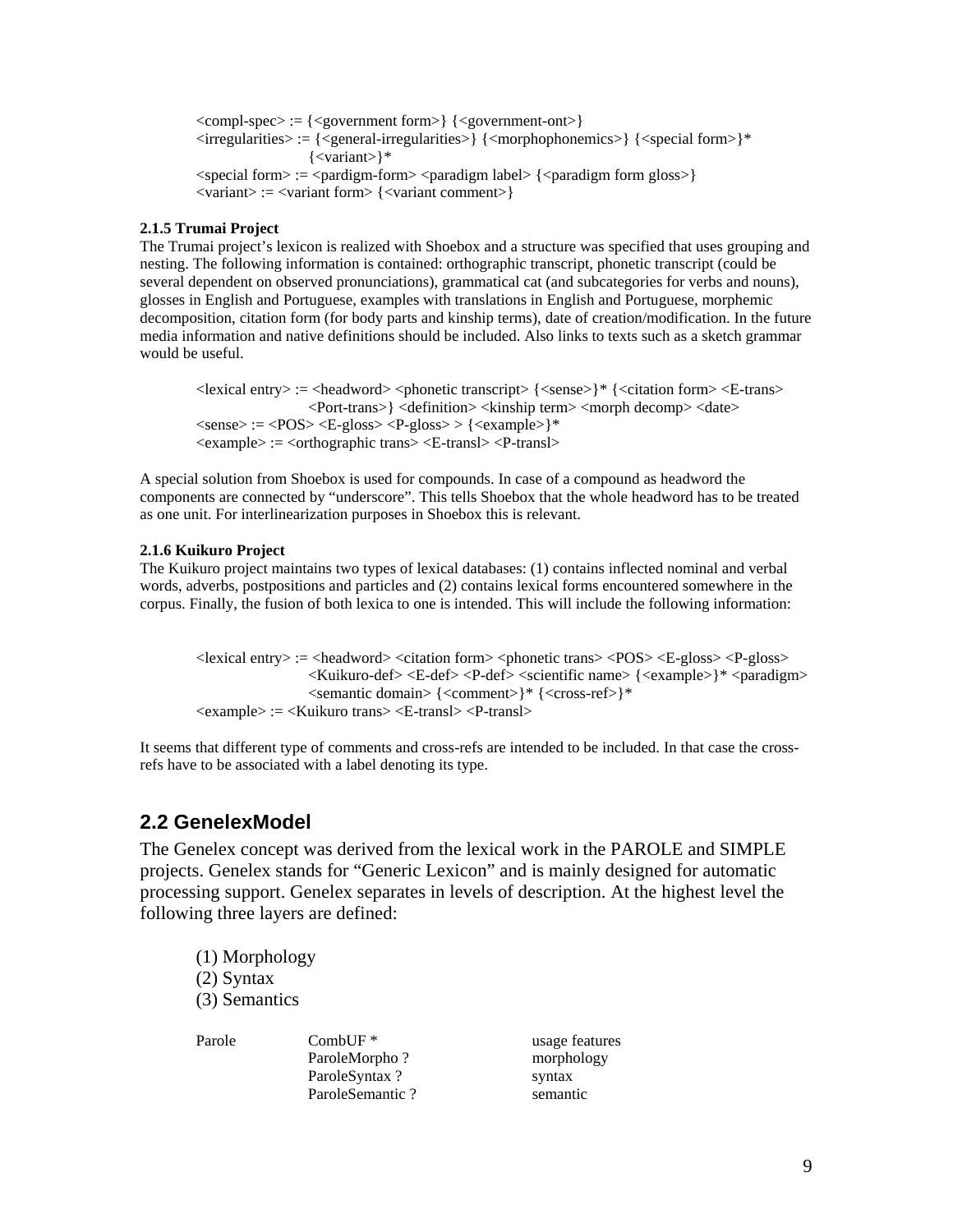The Genelex view is described as one where any lexical item can be seen either as a progression through the three layers or as a set of information regarding one layer. This modular view has as consequence that for example no distinction related to polysemy is formally needed until the semantic layer. This is in contrast to most of the existing lexica in print form and most of the lexica described in this document.

## **Morphology**

This layer includes orthographical and phonological information centered around Morphological Units (MU). The headword of simple MUs is either a Graphical Unit or a Phonemic Unit. Compound MUs don't have such headword unit, the graphic and phonemic forms are deduced from the units making up the compound unit which are marked by references. Both units (graphical (GMU) and phonemic (PMU)) have a number of attributes and are linked by unique numbers. Both can be associated with stem information, which is an attribute set in its own.

The information to be encoded in this layer is the following:

- info about written and phonetic forms including abbreviated forms
- grammatical categories
- morphological features or combinations of morph features (characterization of a paradigm of inflected forms)
- inflected forms as (1) inflectional behavior of simple words or (2) a system of inflection of compounds
- derivational forms
- abbridged forms
- usage values
- etymological characteristics

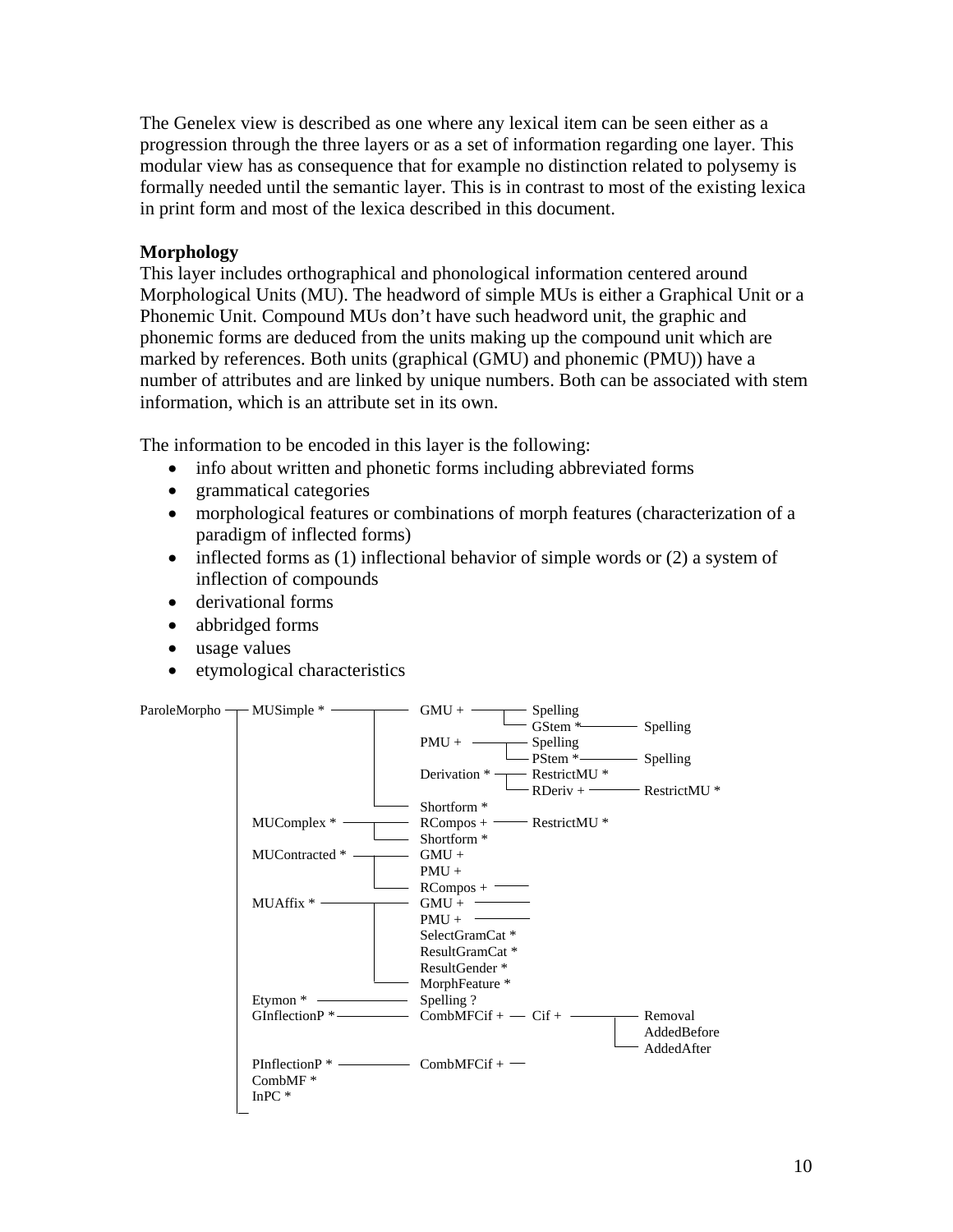### CombComb \*

In this scheme each node is associated with a list of attributes. CombMF stands for combination of morphological features, Cif for calculation of inflected form, InPc for systems of inflection for composed morphological units, and CombComb is a relation.

## **Syntax**

The syntactic layer is centered around Syntactic Units (USYN). The information encoded contains(1) information about the construction of an item and (2) information about compound syntactic units including their variations in their surface realization. With respect to the construction of an item the following characteristics are mentioned: basic saturated construction in terms of governed positions, transformational possibilities of such constructions, linearity, pronominalization, optionality of positions, distribution of position, grammatical function of a syntagm in a position, thematic role of the syntagm in a position.

With respect to the compound syntactic units the following characteristics are mentioned: interaction between the "internal" and "external positions", paradigms of lexical realization of a position in a compound unit, optionality of such a position, accepted transformations



WayToPosition incorporates a recursive mechanism to go down in a possible rewriting. SyntagmaT is a terminal position occupant, SyntagmaNTC a non-terminal position occupant, and SyntagmaNTS is used to describe the internal structure of a compound unit. SyntFeatureOpen/Close refers to restricting features (set of constraints on a phrase). InstantiatedPositionC stands for an interface between SyntagmaNTC/Construction and PositionC. LexFeature is to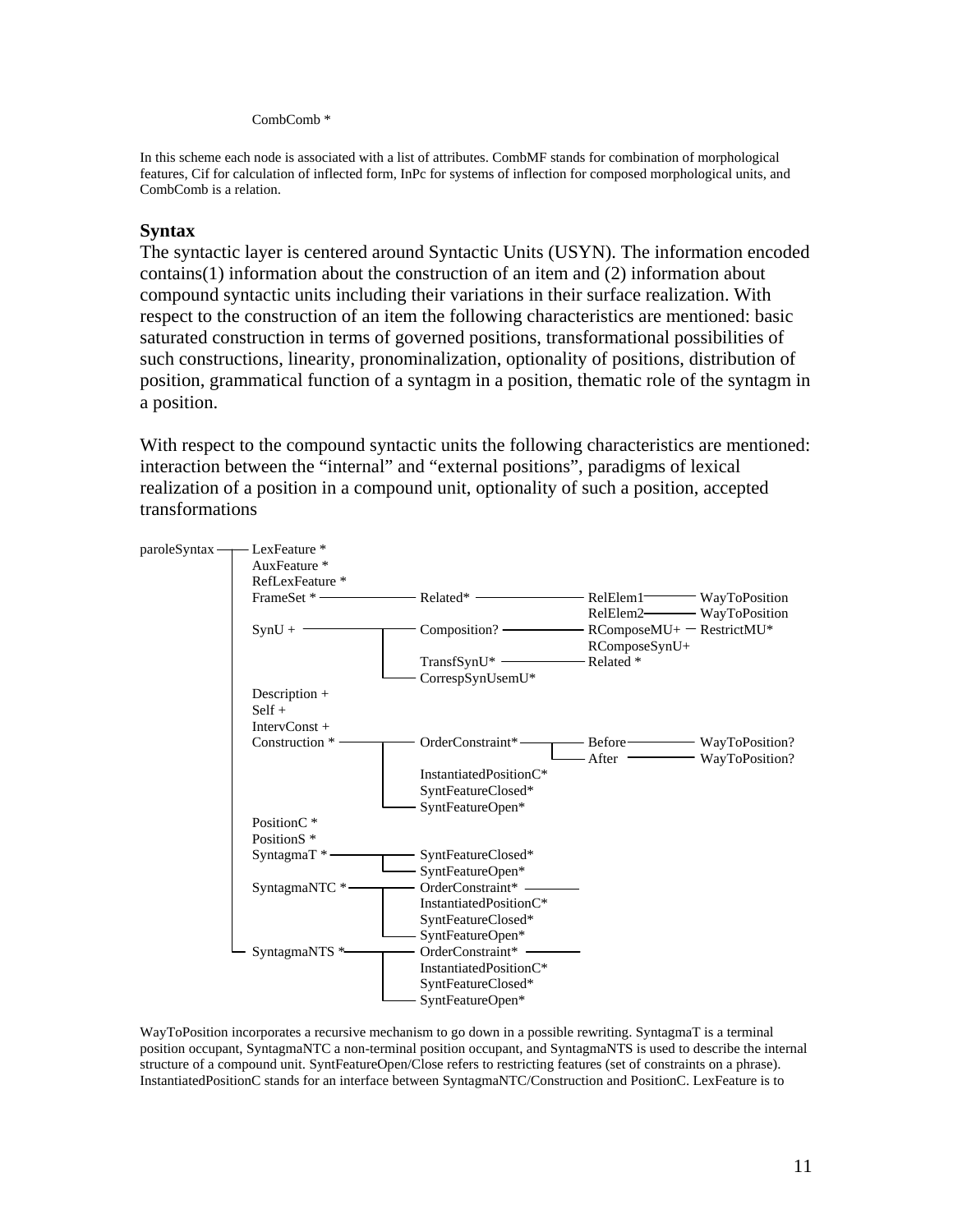specify the lexicalization of a syntactic leaf or of the head of the phrase. AuxFeature encodes auxilliaryused to conjugate the verb. RefLexFeature is similar to LeFeature but used for compounds.

## **Semantics**

Two levels of representation are distinguished: (1) lexical semantics and (2) more cognitive type of contents. Semantic Units (USEM) as main entities of lexical semantics are related to at least one USYN where constraints or filters could restrict the relation. A USEM may also be connected to a linguistic predicate, which can synthesize semantic information about predicative USEMSs. A few characteristics are mentioned which are associated with USEMs:

- a set of semantic features (domain membership, connotative value, scenario pragmatics, ...)
- cross-refs expressing paradigmatic relations (hypo/hyperonymy, synonymy, ...)
- cross-refs expressing semantic derivation
- cross-refs expressing relations of collocation preference

Abstractions of cognitive units (concepts) from USEMs or predicates should be covered as well. Also multilingual semantic relations have to be expressed in a lexicon.



The list of semantic elements is not commented. The structure is just to indicate the complexity of the lexicon.

Multilingual components of Parole are not described here.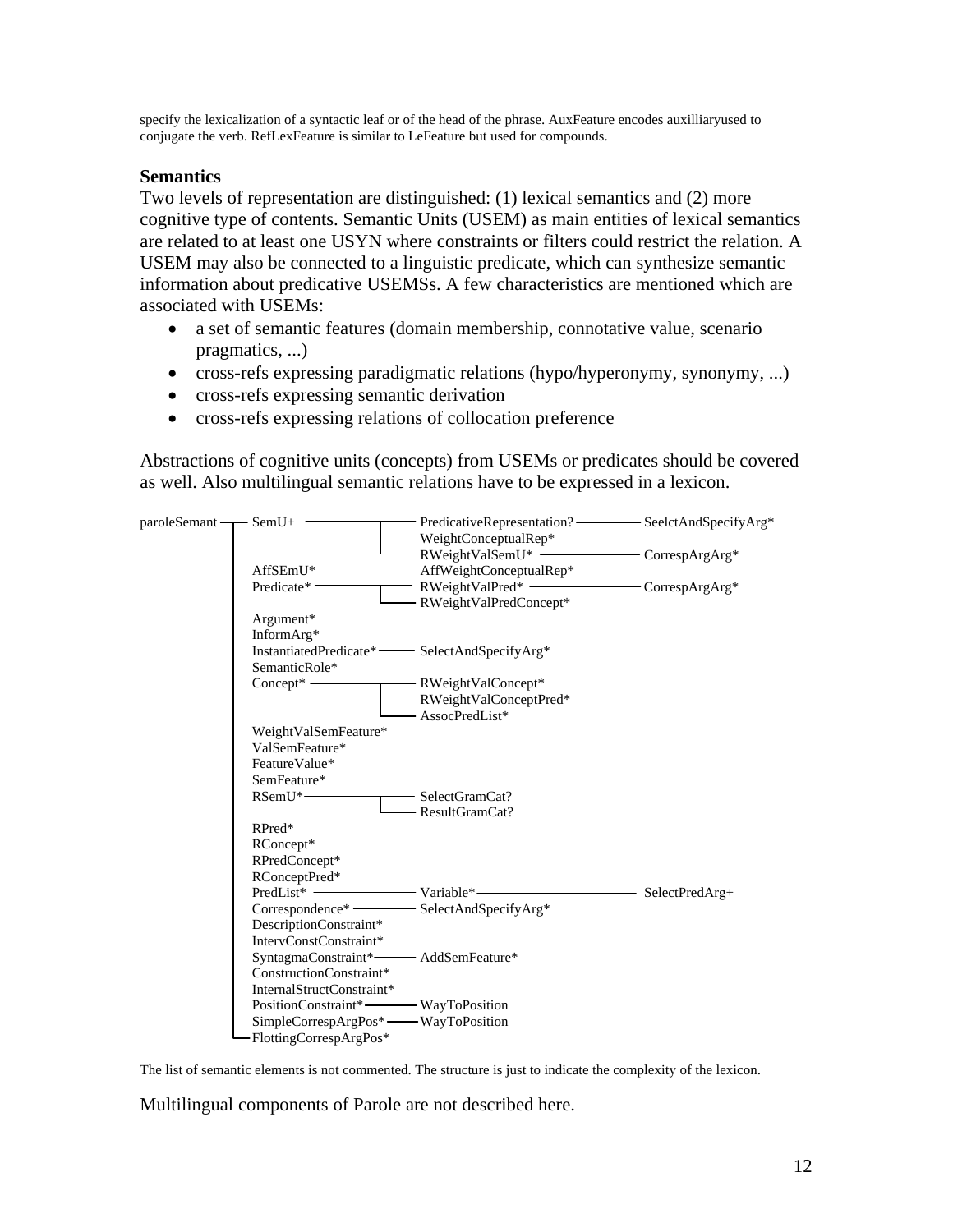## **2.3 CELEX Lexica**

In the CELEX project three lexica were produced (English, Dutch, German) all relying on the same principles. To implement the three DB a relational database design was made resulting in a number of related tables per language. In the following the Dutch version will be depicted. The basic split is made between lemma and wordform tables. Not all attributes which are part of the CELEX tables are listed here.

### **Lemma Orthography**

- Nr.of spellings, spelling nr, spelling status, spelling frequency
- **Spelling** 
	- o Head word
		- o Headword syllabified
	- o Stem
	- o Stem syllabified
	- o Abstract stem

### **Lemma Phonology**

- Phonetic transcription
	- o Headword
		- o Headword syllabified
		- o Headword syll&stress
		- o Stem
		- o Stem syllabified
		- o Stem syll & stress
- Phonetic patterns
	- o Headword syllabified (cv pattern) o Stress syllabified
- Phonological stem representation

### **Lemma Morphology**

- Nr. of morpho analysis, status of morpho analysis
- **Segmentations** 
	- o Immediate segmentations (stem+affixes, class labels, stem+affix labels, stem allomorphy, affix subst.)
	- o Complete segmentations flat
	- o Complete segmentations hierarchical o Other (nr of components, nr of morphemes, nr of levels)

#### **Lemma Syntax**

- Word class
- Subclassification nouns (full gender, de-het distinction, proper noun)
- Subclassification verbs (perfect tense, subclasses, subcategories, lexical verbs)
- Subclassification adjectives (adverbial usage)
- Subclassification numerals (cardinal/ordinal)
- Subclassification pronouns (subclasses)

### **Wordform Orthography**

- $<<$
- spelling
	- o plain
		- o syllabified

#### **Wordform Phonology**

- Phonetic transcription
	- o plain
	- o syllabified
	- o syll&stress
- Phonetic patterns

### **Wordform Morphology**

- Lemma info
	- o Id
	- o Orthography
	- o Phonology
	- o Morphology
	- o Syntax
	- o Frequency
- Inflectional features (separated, singular, plural, diminutive, genitive, infinitive, …)

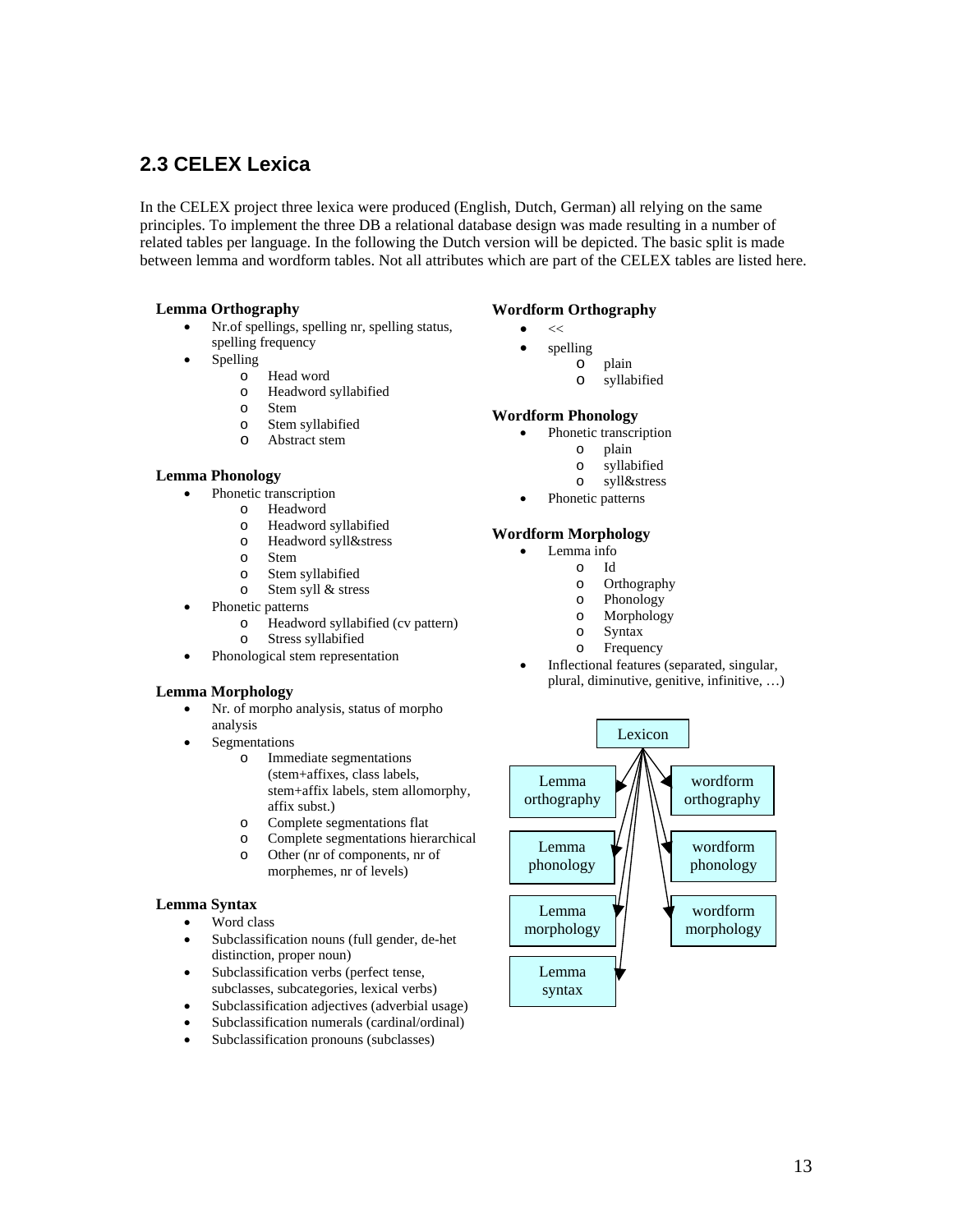## **2.4 Structures found in Bell/Bird Paper**

The following structures were found in a paper from Bell/Bird presented at the LDC workshop. All examples were taken from printed lexicons. The characters x, y, z, etc stand for attributes where I was not clear what they stand for.

### **2.4.1 Examples 1**

The first three examples show how sense definitions are treated in or amongst lexical entries.

#### **Javanese example**

 $\langle$  <lexical entry> :=  $\langle$ wordform>  $\langle x \rangle$ " $\langle y \rangle$ " $\langle y \rangle$ " $\langle x \rangle$ "" $\langle$  ( $\langle z \rangle$ ")"  $\langle \langle$   $\rangle$  <sense description> $\rangle^*$ 

### **Orokolo example**

<lexical entry> := <wordform>{<nr>} {"(var." <variant>")"} {"["<phonetic descr>"]"} "["<z>"." <u>"]" <gram cat>"." <sense description> {"("explanation")"} {<lexical entry>}\*

 $\leq$  explanation $\geq$  :=  $\leq$  can be various such as a translation $\geq$ 

The terms u, x, y, z are used here to indicate that it was not clear what kind of linguistic content was coded.

A wordform entry can include another related wordform with all descriptors which obviously has some relation to the main entry. Variant information and phonetic form are only given for the first entry. Each wordform can be associated with a number which identifies that subsequent lexical entries have the same wordform but have different senses. Here the lexicon has separate entries for all words sharing the same form but having separate meanings.

### **Urdu Example**

 $\langle$  = "s."  $\langle$   $\rangle$   $\langle$   $\rangle$   $\langle$   $\rangle$   $\langle$   $\rangle$   $\langle$   $\rangle$   $\langle$   $\rangle$   $\langle$   $\rangle$   $\langle$   $\rangle$   $\langle$   $\rangle$   $\langle$   $\rangle$   $\langle$   $\rangle$   $\langle$   $\rangle$   $\langle$   $\rangle$   $\langle$   $\rangle$   $\langle$   $\rangle$   $\langle$   $\rangle$   $\langle$   $\rangle$   $\langle$   $\rangle$   $\langle$   $\rangle$   $\langle$   $\rangle$   $\langle$   $\rangle$  $@(*Arabic* writing>*> stranslation<sup>></sup>*) "s.f." *gloss*$ 

The @ sign is used here to indicate that in the printed form several lexical entries could be associated with one sense definition which they then have in common.

#### **2.4.2 Examples 2**

The next two examples are taken to show how order is used.

#### **French Example**

<lexical entry> := <wordform>"," <x>, {"m"|"f"}"pl" "-"<plural form> "["<phonetic descr>"]"  $\langle$ gram cat $\rangle$  $\langle$ sense $\rangle$ 

### **Tsimshian Example**

<lexical entry> := <nr>. <orthographic form>"." <gram cat>"." <sense>"." " $\leq$ phonetic descr>"]"  $\leq$ x>"."

#### **2.4.3 Example 3 Waskia example**

 $\langle$  =  $\langle$ wordform>  $\langle x \rangle$  =  $\langle x \rangle$   $\langle x \rangle$   $\langle$   $\langle x \rangle$   $\langle$   $\langle x \rangle$   $\langle x \rangle$   $\langle x \rangle$   $\langle x \rangle$   $\langle x \rangle$   $\langle x \rangle$   $\langle x \rangle$   $\langle x \rangle$   $\langle x \rangle$   $\langle x \rangle$   $\langle x \rangle$   $\langle x \rangle$   $\langle x \rangle$   $\langle x \rangle$   $\langle x \rangle$   $\langle x \rangle$   $\langle x \rangle$   $\langle x \rangle$   $\langle x \rangle$   $\langle x$  $\{\langle\text{derived form}\rangle\text{''-``}\langle x\rangle\}\langle\langle\text{sense}\rangle\text{''``}\langle y\rangle\text{''})\rangle\}^*\}^*$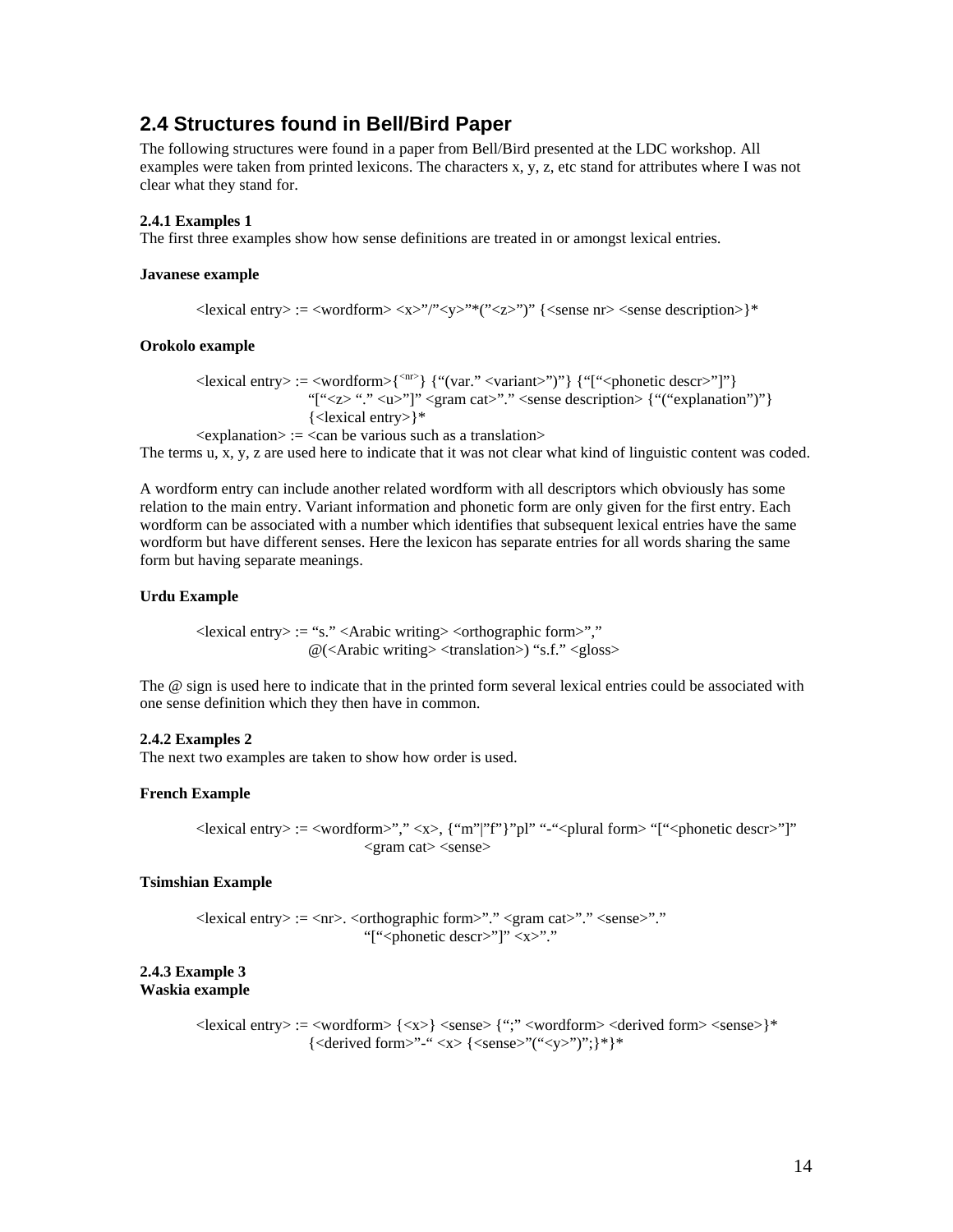In this lexicon a number of subsequent entries can occur sharing the same form where the sequence bears information (frequency). Also this lexicon has a nested structure in so far that derived forms can occur within a lexical entry. Multiple sense definitions can bear information as well.

## **2.4.4 General Models**

Typically a lexical entry has an "orthographic headword", pronunciation info, morphosyntactic info, and sense definitions. Often additional info is associated. Sometimes sense definitions are made by referring to another entry.

<lexical entry> := <ortho form>, <phonetic form>, <morphosyntax>, <sense>, ….

or

 $\langle$  =  $\langle$ ortho form $\rangle$ ,  $\langle$ phonetic form $\rangle$ ,  $\langle$ morphosyntax $\rangle$ ,  $\langle$ reference $\rangle$ , ...

Often the headword gives the phonetic form.

The reason for having several lexical entries with the same form as headword can be either in different senses or different phonetic forms. B&B also report about cases where words mentioned in comments refer to other lexical entries.

An entry can be formally subdivided into a head and a body. While the head is the information normally used to search upon, the body contains all other information associated with the entry. So the head is the representative of all relevant information. Sometimes the written lexica don't make that sharp distinction and include body information in the head. The body information can include various types of structures. Sub-nesting is usual. Sub-sub-nesting does not occur in general. Sometimes tables were found to denote vowel length and quality for example of a phoneme within words that can have different morphosyntactic variants.

## **2.5 Structure used by Schultze-Berndt**

ESB uses a lexicon implemented with Hypercard where she has various sub forms for different word categories. Each form allows to hook up a number of attributes of the same type to a headword.

```
\langle = \langle = \langle = \rangle = \langle = \langle = \rangle \langle \rangle \langle \rangle \langle = \rangle \langle \rangle \langle \rangle \langle \rangle \langle \rangle \langle \rangle \langle \rangle \langle \rangle \langle \rangle \langle \rangle \langle \rangle \langle \rangle \langle \rangle \langle \rangle \langle \rangle \\{\langle\text{citation forms}\rangle\}^*, \{\langle\text{categories}\rangle\}^*, \{\langle\text{semantic class}\rangle\}^*, \{\langle\text{cargument}\rangle\}^*,structure>}*, {<references>}*, {<paradigms>}*, {<speakers>}*,
                               {<translations>}*, {<definition>}*, {<notes>}*, {<other languages>}*, 
                               {<semantic relations>}*, {<base forms>}*, {<derivations>}*, {<cognates>}*, 
                               {<collocations>}*, {<complex verbs>}*
```
The structure of the lexicon is fairly simple. Semantic relations are not made explicit by referring to other IDs but by using semantic classes. However, she would like to have references which can link words in comments to other entries or to other comments to create a semantic network of entries or terms.

## **2.6 Peters' proposal**

Wim Peters proposed a lexicon structure which is oriented towards a few major dimensions and groups attributes along these dimensions.

The major dimensions are: Orthography, Morphology, Phonology, Syntax, Morphosyntax, Semantics, Usage. There is just one lexicon which contains all entry types: words, stems, affixes, and phrases.

## **TOP dimension**

 $\epsilon$ lemma ID>,  $\epsilon$ citation form>,  $\epsilon$ entry type>,  $\epsilon$ language ID>,  $\epsilon$ frequency>,  $\epsilon$ etymology>, <inflection type>

## **Ortho dimension**

Wordform Group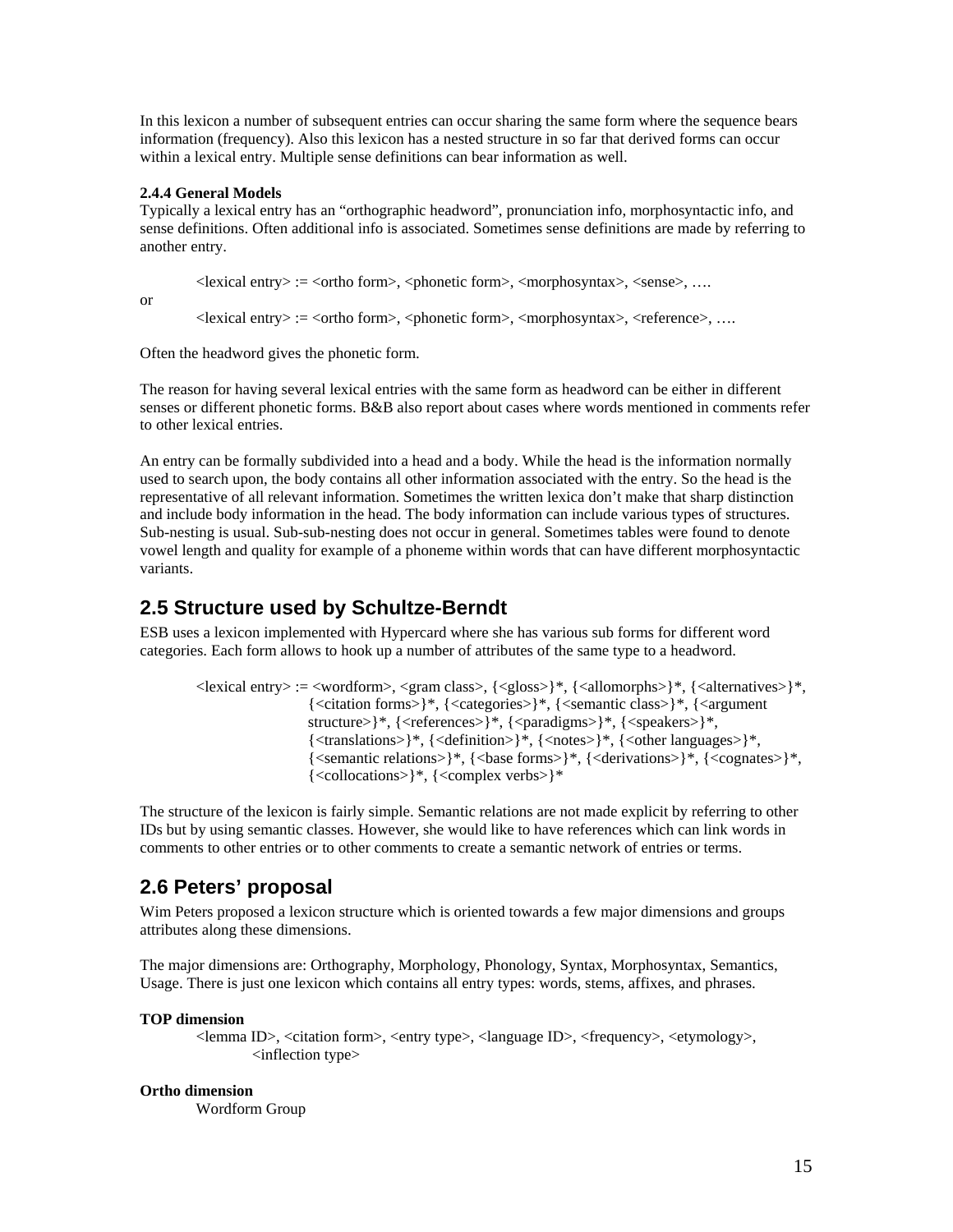$\alpha$  <wordform ID>, <lemma ID>, <spelling plain>, <spelling syllabified>, {<freq per resource.}\*, {<sample ID>}\*, <supertype>, <status>, <dialect ID> Dialect Group <dialect ID>, <dialect name>, <description>, <type>, <status>, <cross ref to dialect ID> Resource Group <resource ID>, <type> Language Group <language ID>, <language name>, <related language> Sample Group <sample ID>, <content>, <translation>, <speaker>, <type>

## **Phonetic dimension**

Phonetic Wordform Group

<lemma ID>, <wordform ID>, <transcription type>, <wordform>, <wordform syllabified>, <wordform syllabified + stress>, <cv pattern>, <sample ID>, <sample position>, <phonemic transcription>, <phonetic transcription>, <supertype>

#### **Morphology dimension**

Morphology Group

<wordform ID>, <lemma ID>, <analysis nr>, <status>, <immediate segmentation>, <flat complete segmentation>, <hierarchical complete segmentation>, <stem>, <nr of morphemes>, <nr of levels>, {<cognates>}\*, {<lemma ID>}\*

#### **Syntax dimension**

 Syntax Group <lemma ID>, <POS>, <subcategorization ID> Verb Frame <verb subcat ID>, <slot nr>, <optionality>, <type>, <alternation type>, <semantic type>, <semantic argument> Noun Frame  $\le$ noun subcat ID $\ge$ , ... Adjective Frame <adjective subcat ID>, ... Verb Type  $\langle$ lemma ID>,  $\langle POS = v\rangle$ ,  $\langle type \rangle$ ,  $\langle separable \rangle$ 

## **Semantic dimension**

Semantic Group <lemma ID>, <POS>, {<sense nr>}\*, <gloss def>, <semantic class>, <domain>,  $\le$ semantic relation ID $>$ . Semantic Relation <semantic relation ID>, <relation label>, <target: lemma ID/POS/sense no>, <relation type> Regular Polysemy <lemma ID>, <POS>, <sense nr>, <relation label>, <target: sense nr>

## *3. Overviews and Proposals*

## **3.1 Grid for Lexicon Evaluation**

Within the MILE project a grid was developed to describe the content of lexica. It does not include remarks about structure, but is an enumeration of attributes of a lexical entry. The main categories and their elements are: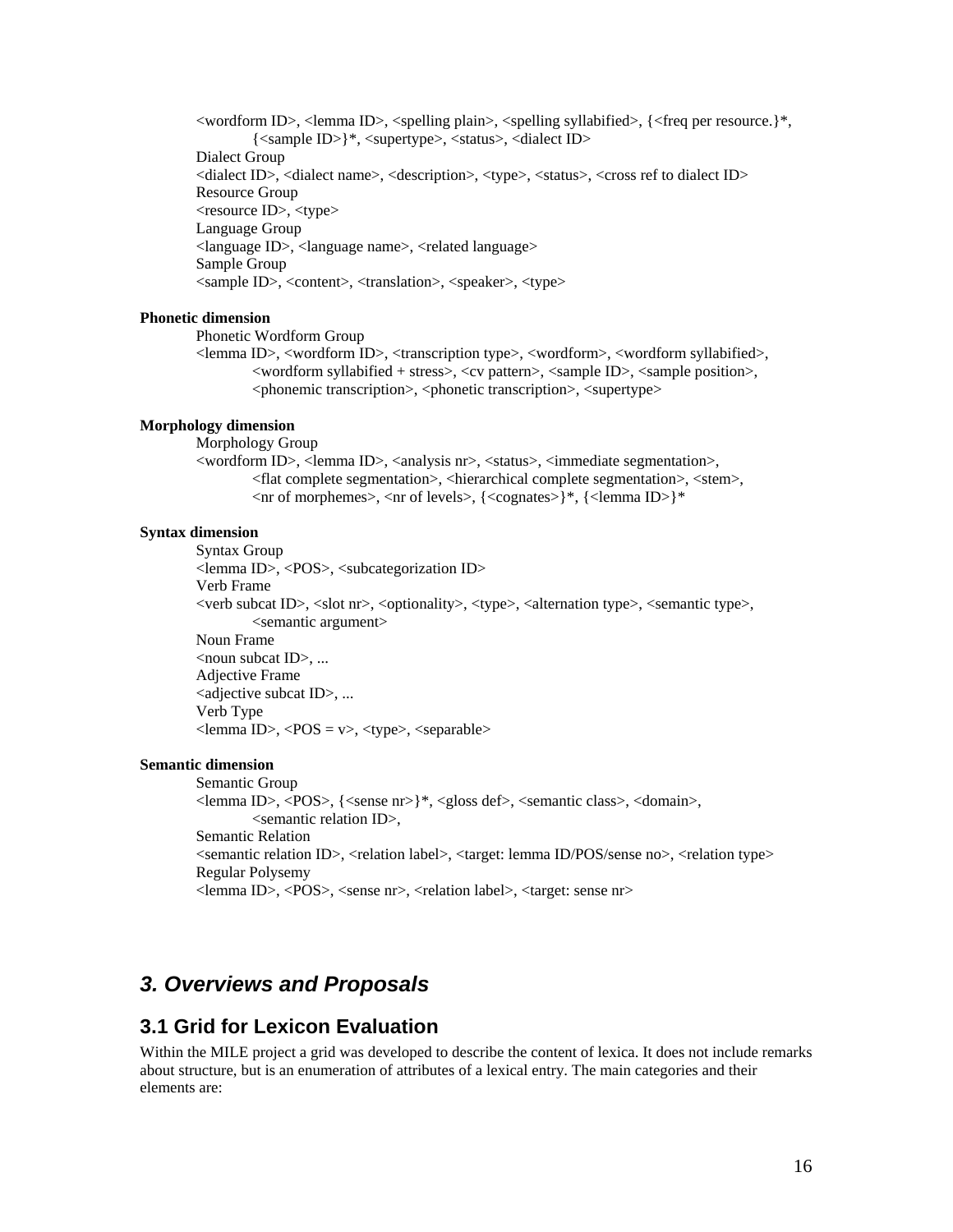Headword Phonetic transcription Variant form Inflected form Cross-reference Morphosyntactic information POS, inflected class, derivation, gender, number, mass vs count, gradation, Subdivision counter Entry subdivision Sense indicator Linguistic label Syntactic Information Subcategorization frame, obligatority of complements, auxiliary, light/support construction, periphrastic constructions, phrasal verbs, collocator, alternations Semantic Information Semantic type, argument structure, semantic relations, regular polysemy, domain, decomposition translation gloss near equivalent example phrase multiword unit subheadword usage note frequency

## **3.2 Manning's Lexicon Ideas**

Manning and his coworkers have provided very interesting material about online lexica especially for endangered languages. The basic ideas will briefly be reported.

In the Warlpiri and Kirrkirr papers they mainly report on visualization via modern web tools and browsing in for example semantic spaces to find words and study their (semantic) relations. They also speak about orthographic/phonetic similarity as an easy mean to access the lexicon, since often there is no established orthography. The reason for focusing on such access methods is that mainly indigenous people are often not able to work with traditional lexica. The easy access to lexical concepts via semantic relationships and proximity seems to motivate people to use and study it. This is important for all ideas about revitalization of languages.

The lexical structure they use offers the kind of power which we know from Shoebox. In fact they seem to handle two formats: one is Shoebox MDF and the other is an XML format which can be generated from the Shoebox file. To my knowledge it is one of the few lexica where cross-references from comments within entries refer to other entries and where tools offer to visualize and to use them.

## **3.3 Ide/Romary Papers (LORIA)**

## **3.3.1 A Formal Model of Dictionary Structure and Content**

In this paper they describe a formal model of a lexicon and methods of structure transformation. Only the first aspect is of interest in this note.

Basically the lexicon is modeled as a tree structure where each node in this tree is associated with a number of properties. Properties can be assigned explicitly to a node or they may be inherited from the parent node. Properties are feature-value pairs whereby values be either atomic or feature-value pairs themselves.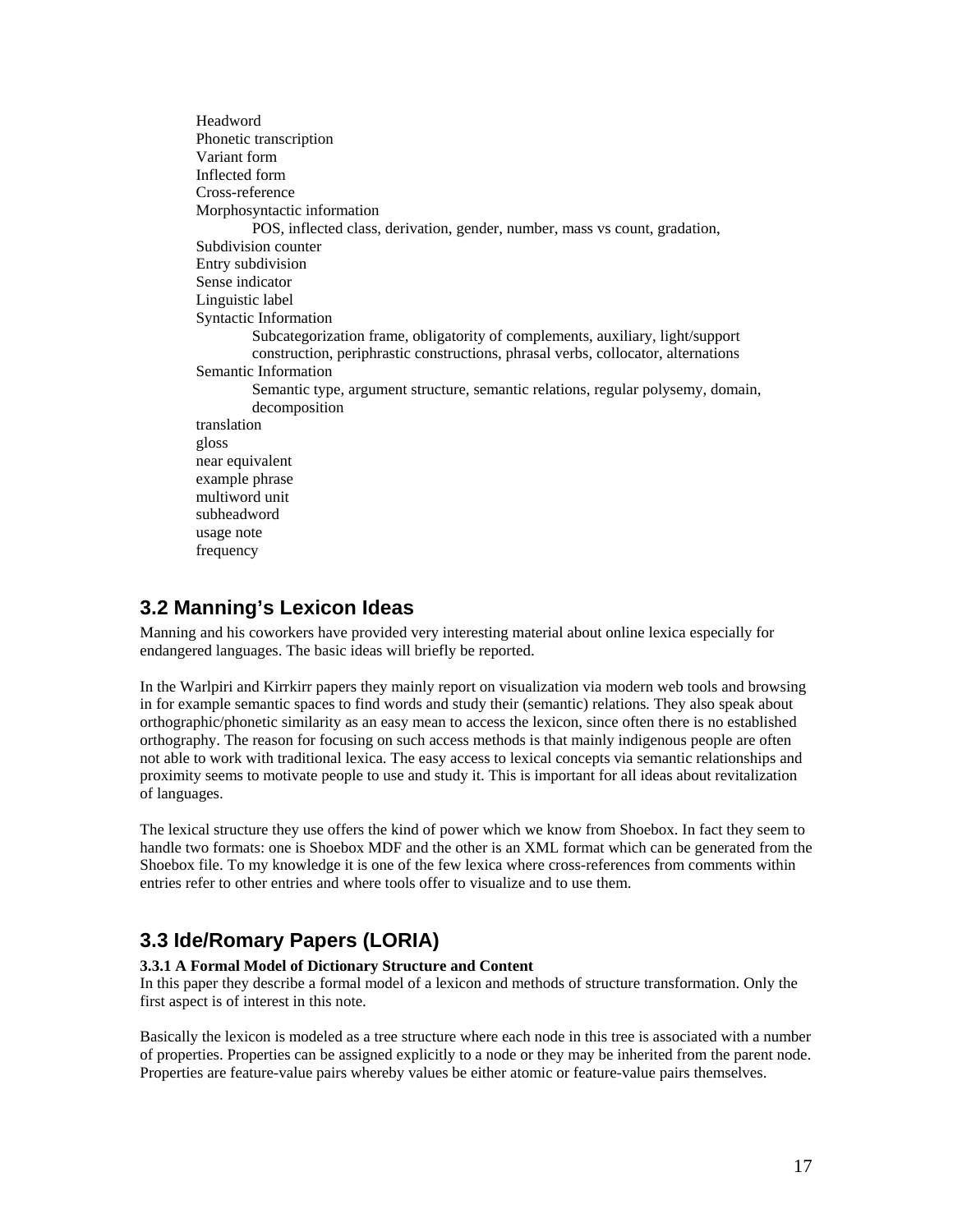

In their model they differentiate between several modes of information propagation dependent on the type of feature: (1) Cumulative features gather all higher level values when traversing the tree. (2) Overwriting features take only one value at a time and a new value is replacing the inherited value. (3) Local Features are not subject of inheritance mechanism.

Another element of their abstract model are "dependency rules" that block the propagation of subordinate features when a privileged feature is overwritten. The values of features can be cross-references to other nodes allowing to implement complex structures.

They did not show in how far this simple abstract model can efficiently cope with the variety of lexical structures we are faced with.

#### **3.3.2 A Flexible Framework for Representing Computational Lexicons**

In this paper Ide and Romary discuss the difference between structure and "data categories" (DC). DC are in fact abstract lexical building blocks which can be assembled by structure definitions to form a concrete lexicon. A "Generic Markup Tool" allows to specify a basic structural skeleton making up hierarchies of levels and to associate features with each level. This simple scheme supports modularity and enables easy integration of modules.

The DC as lexicon building blocks should be made available by registries. They can be re-used when they can be retrieved and have a formal structure. Retrieval is supported by metadata descriptions formulated in RDF. Each DC is defined by a style and a vocabulary enabling its automatic integration into larger lexical components.

With a few examples the authors demonstrate how DC can be built and described by metadata and how local lexica could be generated by re-using components. The paper was intended to describe the basic concept, i.e. the real work has to be done.

## **3.4 Zajac/Viegas/Sheremetyeva Paper (NMSU)**

(Title: The Generic Structure of a Lexical Knowledge Base Entry)

The paper which I had access to was a draft version, so my interpretations can only be preliminary. Nevertheless, the ideas described were fairly clear and based on practical experience with an implementation of a computational lexicon and the Tango definition language.

In this paper a multilingual lexical Knowledge Base is based on a set of monolingual dictionaries, translation relations, and a schema describing the structure of the entries in the dictionaries. The structural basis for all lexicon work is the Tango language which is based on typed feature structures for defining and using inheritance hierarchy of type definitions. Each monolingual dictionary is composed of three components: (1) dictionary schema, (2) dictionary data, (3) set of lexical rules to produce new data from existing ones.

Each dictionary is seen as a tree-like structure of senses where the basic entries correspond to word senses. Such entries can be grouped together to larger entries where senses share the same lemma, different categories the same form, different lemmas the same derivational family etc. Inheritance is yielded by stating that all elements defined for higher order entries are defined also for all sub-entries. Relationships between lexical entries are modeled using binary links which are instances of link classes (synonymy, derivation, translation, thesaurus, ...). Links can have arbitrarily complex internal structure and can bear information. Lexical Rules can be seen as productive relations between entries.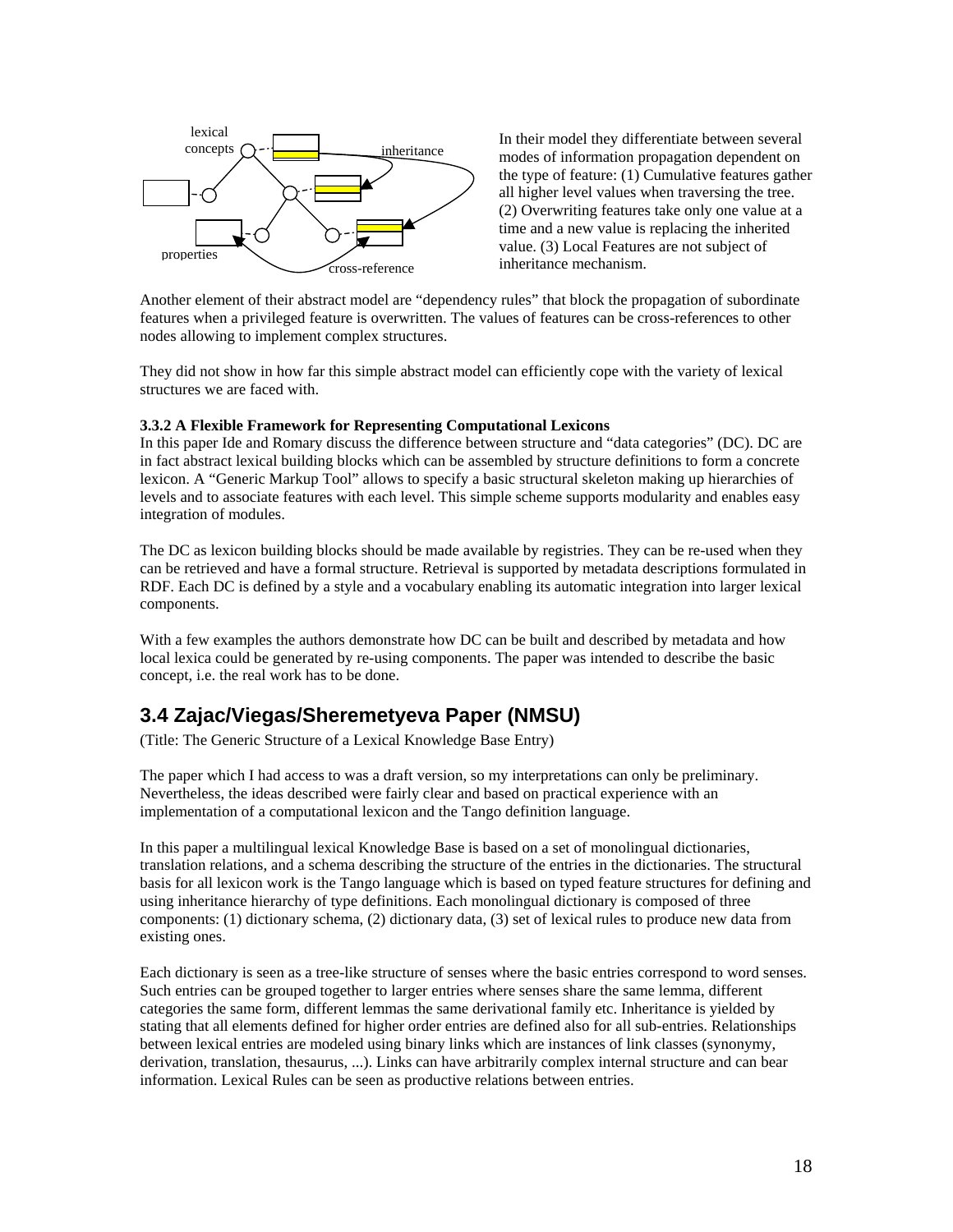| <b>Type</b>             | <b>Feature</b>                                                                                 |
|-------------------------|------------------------------------------------------------------------------------------------|
| <b>SuperEntry</b>       | key, sense                                                                                     |
| Entry                   | sense                                                                                          |
| EntryElements           | form, gramcat, semantics, synSem, relation, lexicalRule, translation, usage,                   |
|                         | etymology, definition, cross-reference, example, note                                          |
| Relation                | dom, range                                                                                     |
| Form                    | type, ortho, morph                                                                             |
| FormType                | $\theta$                                                                                       |
| Orthography             | exp,usage                                                                                      |
| Morphology              | lex, infl, drv                                                                                 |
| MorphLexical            | $\Omega$                                                                                       |
| Inflectional            | $\theta$                                                                                       |
| Grammar                 | pos, subcategory, frame                                                                        |
| <b>POS</b>              | $\theta$                                                                                       |
| Subcategory             | $\theta$                                                                                       |
| Translations            | (list of language codes)                                                                       |
| <b>TMR</b>              | name, aspect, attitude, modality, set rel (and role names)                                     |
| <b>LexicalRelations</b> | paradigmatic, syntagmatic                                                                      |
| ParaLex                 | synonym, antonym, hyponym                                                                      |
|                         |                                                                                                |
| Hyponymy                | basic level                                                                                    |
| Collocation             | base, collocate, freq                                                                          |
| LexicalRule             | root                                                                                           |
| Usage                   | geo, time, dom, style                                                                          |
| Geographic              | $\mathbf{0}$                                                                                   |
| Temporal                | $\overline{0}$                                                                                 |
| Domain                  | $\theta$                                                                                       |
| STyle                   | formality, simplicity, color, force, directness, respect, acceptability, figurative, frequency |
| Definition              | def, source                                                                                    |
| Translation             | dom, range                                                                                     |
| Example                 | eg, source                                                                                     |

Quotation eg, source<br>Citation eg, source Citation eg, source Cross-Reference dom, range, note

Entries have a set of features which the authors call "zones". The following zones were indicated: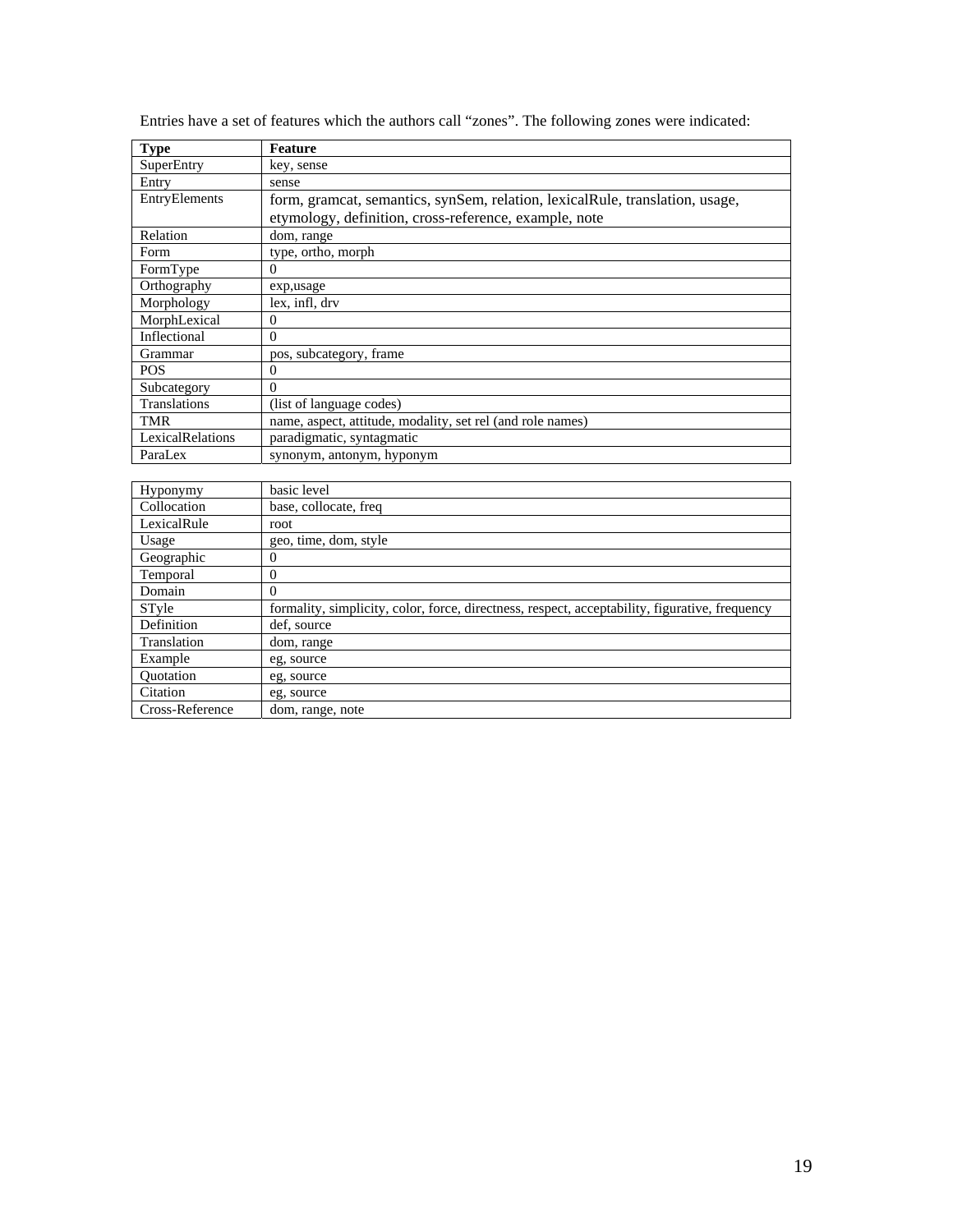## *4. Graphical Structure Descriptions*

## **4.1 DOBES Lexica**

### **ASLEP (3 lexica)**

| orthography       |  |
|-------------------|--|
| German tr         |  |
|                   |  |
| <b>Russion</b> tr |  |

| English ortho |
|---------------|
| Russian IPA   |
| Tuvan IPA     |
|               |

| Tuvan ortho      |
|------------------|
| Tuvan appendix   |
| German ortho     |
| Russian ortho    |
| Russian appendix |
| Xakas ortho      |
| Tofa ortho       |
|                  |

## **Monguor/Salar (3 separate Lexica)**



### **Wichita (related tables)**

| entry form    |  |
|---------------|--|
| entry nr      |  |
| gram cat      |  |
| variant form  |  |
| phonetic form |  |
| miscellaneous |  |
| complete      |  |
| label         |  |
| status        |  |
| use period    |  |
| gender        |  |
| source lang   |  |
| prerogative   |  |
| ritual        |  |

| entry form | entry for   |
|------------|-------------|
| entry nr   | entry nr    |
| gram cat   | gram ca     |
| gloss      | gloss       |
| gloss nr   | example     |
| index      | example     |
| usage      | phonetic    |
| gender     | morphen     |
| slang      | literal tra |
| pejorative | free trans  |
| ritual     | source      |
| example nr |             |

| entry form        |  |
|-------------------|--|
| entry nr          |  |
| gram cat          |  |
| gloss             |  |
| example nr        |  |
| example           |  |
| phonetic form     |  |
| morphemic constit |  |
| literal transl    |  |
| free transl       |  |
| source            |  |
|                   |  |

| entry form    |
|---------------|
| entry nr      |
| gram cat      |
| para type     |
| para form     |
| para analysis |
| para gloss    |
| para source   |
| comments      |
| comment SP    |
| SP            |
|               |

| entry form     |
|----------------|
| entry nr       |
| gram cat       |
| gloss          |
| parent         |
| parent name    |
| sound word     |
| sound filename |
| sound nr       |
| speech part    |
| source         |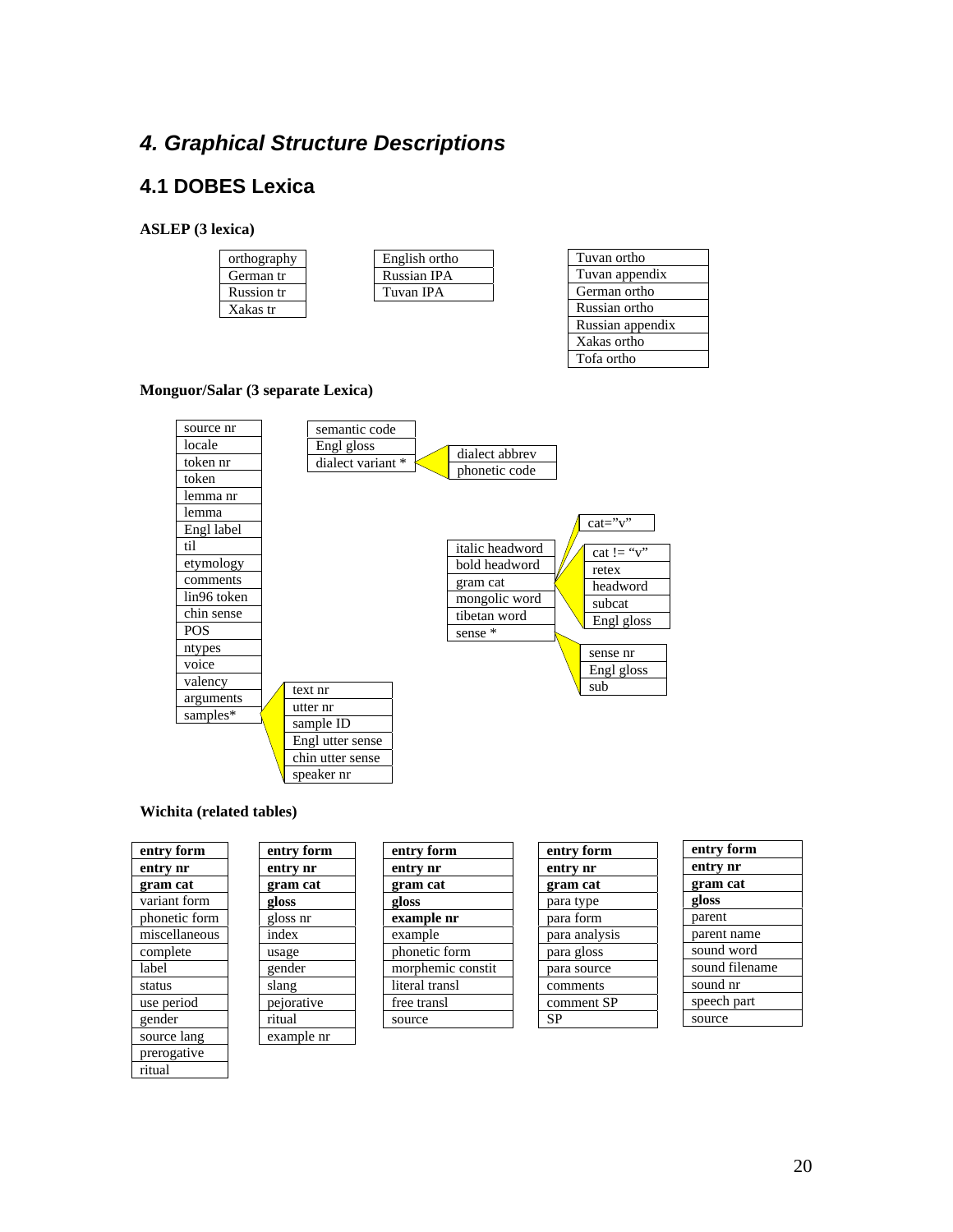**Teop**



**Aweti (only main blocks shown)** 

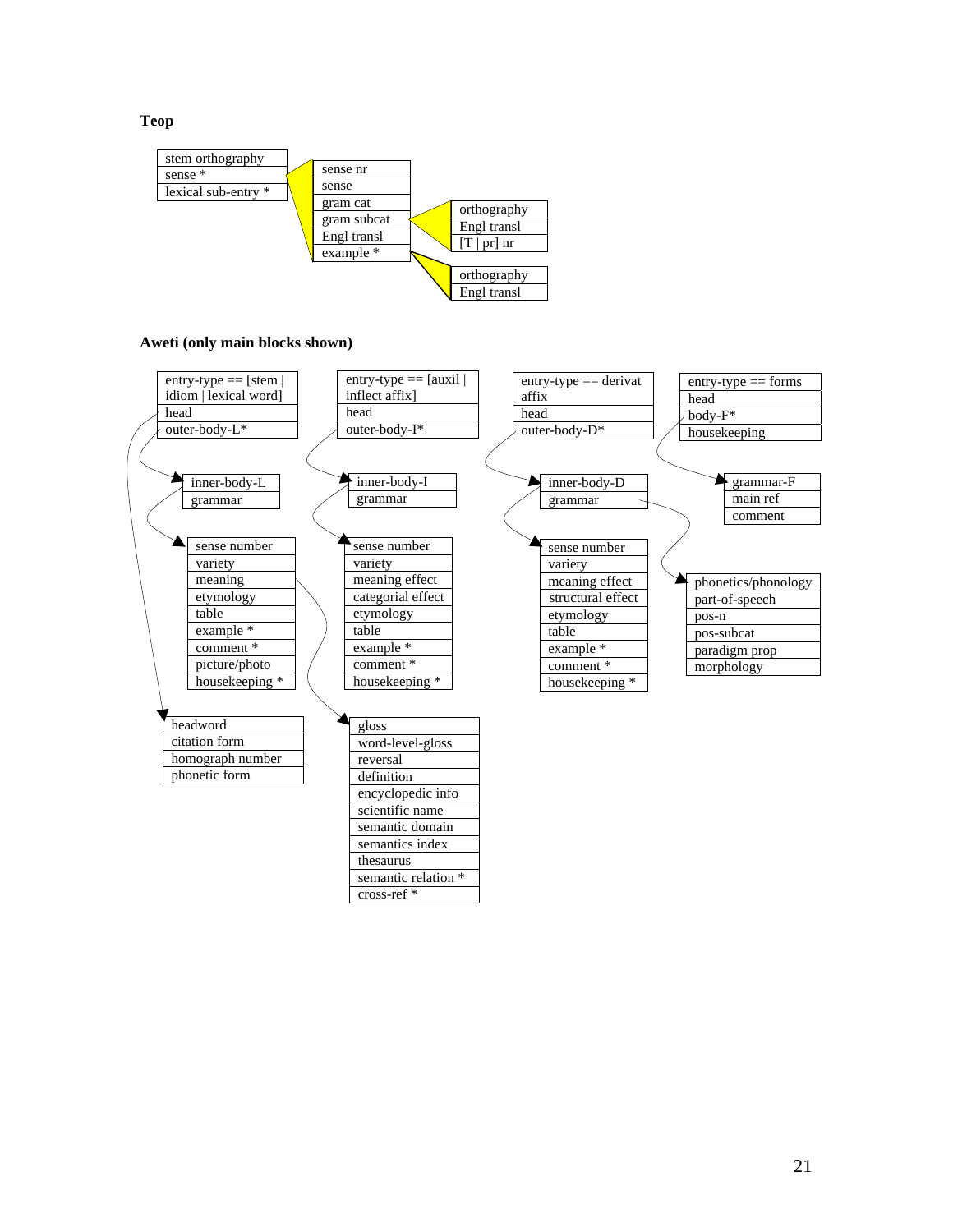

| headword          |                |
|-------------------|----------------|
| citation form     |                |
| phonetic form     |                |
| gram cat / subcat |                |
| P-gloss           |                |
| E-gloss           |                |
| P-def             |                |
| E-def             |                |
| Kuikuro-def       |                |
| scientific name   |                |
| example *         | Kuikuro transl |
| paradigm          | P-transl       |
| semantic domain   | E-transl       |
|                   |                |
| comments *        |                |
| cross-refs *      |                |

**Trumai**

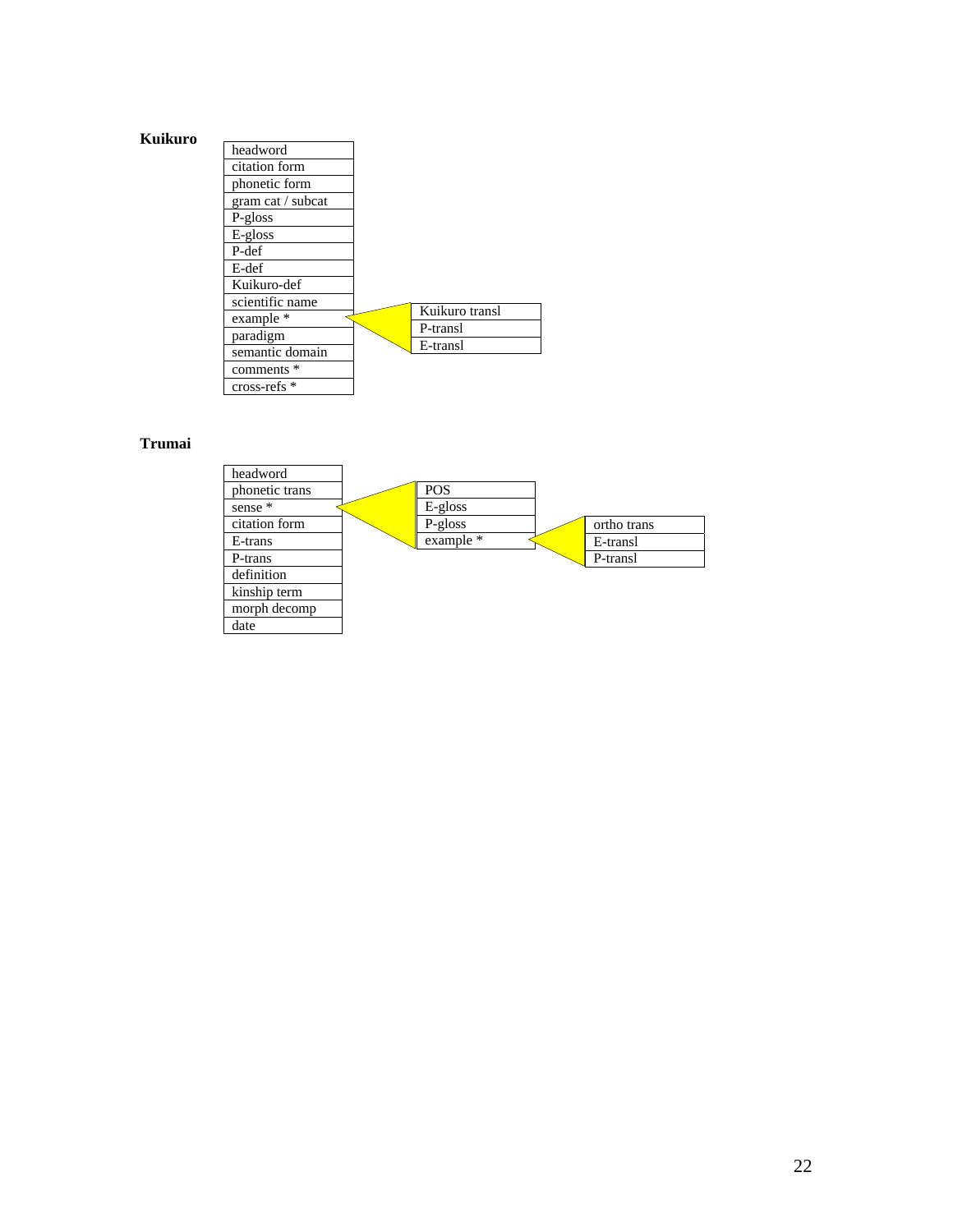# *5. Conclusions*

 $\overline{a}$ 

In this chapter it is tried to derive suggestions from the different lexica studied. Since the specifications for lexica differ very much, we first develop a generic lexicon scheme which might be sufficient for the DOBES project. Afterwards we will try to extend that model such that it may fit with more general lexica such as GENELEX.

## **5.1 Generic Lexicon Scheme for Documentation Purposes**

Below we define a number of "building blocks", link them together, and introduce some structural properties. Every building block can have as many attributes as people may think of. The specific design and the shown attributes have to be seen as exemplaric and serve to explain structural properties<sup>4</sup>. It should be clear that no one has to use all the attributes which are shown in the following scheme and that everyone can create his/her own block design. Also, this scheme does not include implementation issues, i.e. the scheme can be implemented as a set of tables, as typed-feature structures, or in other ways.



<sup>&</sup>lt;sup>4</sup> In this exemplaric design it may seem strange that we have put the entry type distinction under grammarsense. This would lead to the effect that one has to encode structural effects of affixes under sense. This may seem not that convincing. Further, we did not include here the possibility that for example prosodic differences could lead to sense differences and we don't have semantics. It may also be a very useful extension to have metadata and housekeeping info on various levels (perhaps even on attribute level). But again: this scheme is only used to express the structural ideas and not all encoding details.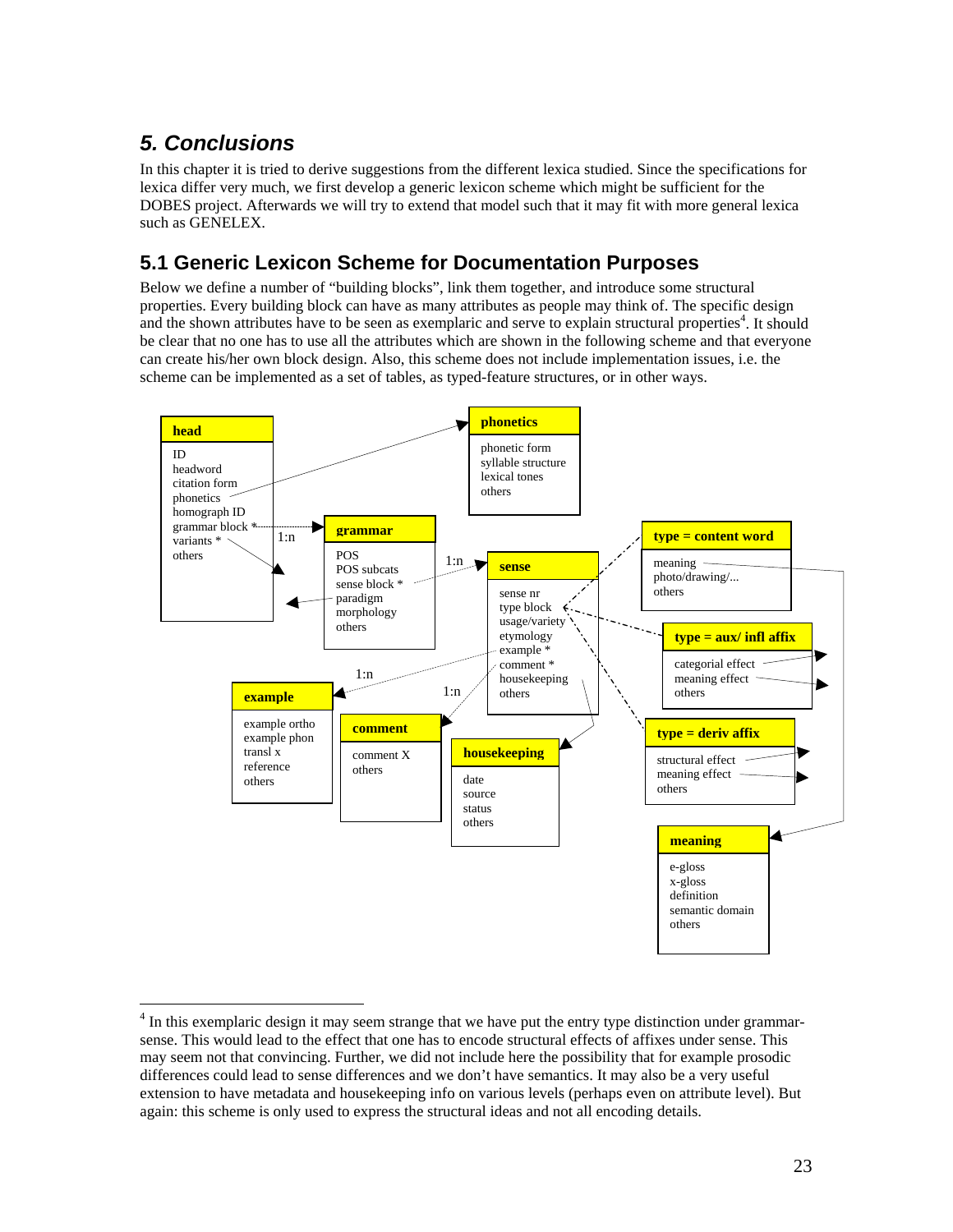In the scheme we can identify 3 different types of structural properties: (1) We can define a simple grouping of attributes which can be re-used at different positions in the lexicon (solid arrows). This includes the option that a block can be referenced by several higher blocks. (2) We can define blocks of attributes which can occur several times such as various examples (stippled arrows). (3) Different attribute sets dependent on some condition such as the type of the headword (stippled lines).

In addition to defining these structural elements the lexicon has to support **cross-references** from any attribute in some block to any other lexical entry or attribute of an entry (the possibility to define cross-refs even between elements of attributes was not required by the DOBES group members). In DOBES it seems to be sufficient when the cross-refs have just a label to be able to distinguish them. Cross-refs can lead to cyclic structures, of course. If it makes sense to point for example from one comment field to another within the same entry we even could get cyclic structures within an entry (can't see for what this could be relevant).

We did not make any statements about inheritance such as suggested in 3.3.1. To better understand the implications of such mechanisms we need to discuss concrete examples in the DOBES group.

The structure above does not make statements whether the headword is a wordform or a lemma/stem. This distinction is relevant for much of the work within DOBES and the focus will change dependent on the language. From Wichita for example we have understood that utterances in general are highly inflected wordforms, so we assume that the Wichita lexicon will focus on wordforms as entries and associate many attributes with these forms. In languages such as Aweti and Teop for example it seems to be necessary and useful to have both a wordform lexicon as well as a lemma lexicon. Most of the attributes will be associated with the lemma to avoid information doubling. Also cross-references will normally be made between the lemma entries. The wordform lexicon (wordlist table) is mainly to be used to make the link between the corpus and the lemma lexicon. This structural distinction was made in CELEX also. The structural elements to be supported are the same in both cases, i.e. they are independent from the type of the entry.

From chapter 2.1 we know that currently most of the DOBES teams would only use a fraction of the structural possibilities and only use a minimal set of attributes. Of course, the scheme shown above allows one to create a simple table if this is required.

A lexicon tool for DOBES as it stands now would have to support the following structure related functionality<sup>5</sup>:

- 1. Create a block which has a label and a number of attributes.
- 2. Define the attribute types (value range and constraints) of that block.
- 3. Define per attribute whether it is a leaf, a label referring to a sub-block, or a label combined with a condition on an attribute value.
- 4. Define whether the label can refer to one or several sub-block instantiations.
- 5. In case of repetition, semi-automatically generate numbering for cross-referencing purposes.
- 6. Define the labels of the cross-refs to be used and allow the user to actually create links.
- 7. The tool must allow one to modify the structure especially with adding attributes, cross-refs, and sub-blocks.
- 8. It must be possible to define attributes which contain pointers to various other type of information such as sketch grammars, text sources, etc.
- 9. Perform consistency checks

 $\overline{a}$ 

These structural features make only sense of course, if they are supported by operations. It should be possible to define sort-orders and to specify which attribute should be used for sorting. Searching should involve combinations of attributes from various building blocks. Visualization should include the usage of

 $<sup>5</sup>$  This is not the place to speak about other functionality such as searching, sorting, printout generation,</sup> lexicon-corpus interaction etc. This will be dealt with in another document.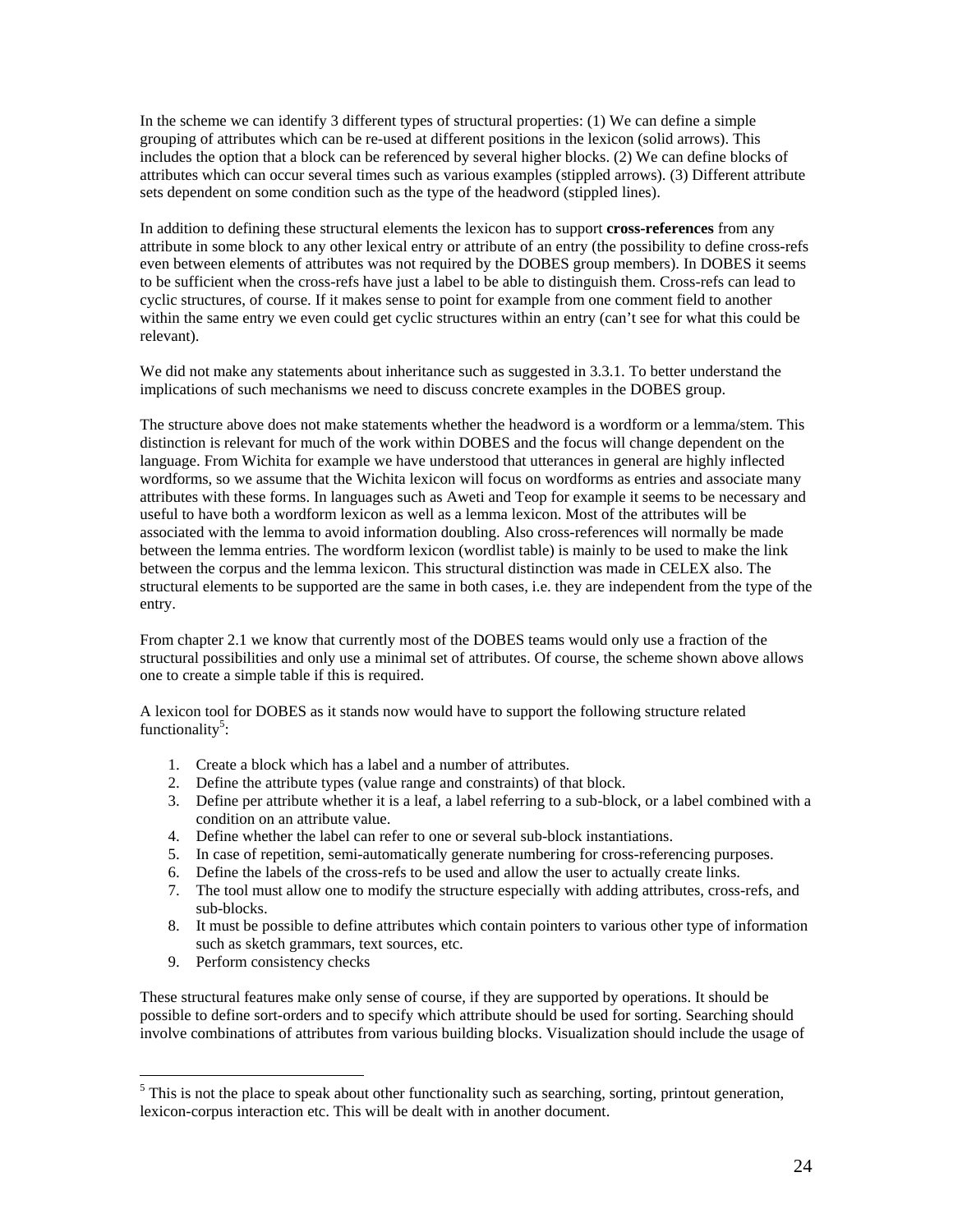references and relations such as embedded in the "semantic domain" attribute. Much more can be said including the relation between lexicon and corpus. This has to be worked out more carefully.

An operation of special interest is that one to generate printed versions of a lexicon. Here we rely on techniques (XSLT) which allow the user to specify which structural elements should be arranged on paper in a certain layout, in a certain type face etc.

For two concrete lexica used within DOBES we briefly indicate which steps would have to be taken to implement such lexica with the help of the tool sketched above.

## **1. ASLEP**

- Create a group with a few attributes such as "orthography", "German translation", "Russian translation" etc. All attributes are leafs and are not constrained.
- Specify that the character set to be used in the Russian translation is Cyrillic.
- etc

## **2. Teop**

- Create the following building blocks:
	- o "main entry" with the attributes "stem orthography", "sense", "example", the two last referring to sub-blocks with many instantiations.
	- o "sense" with the attributes "sense nr", "sense", etc. all being leaves except the example field which refers to many instantiations of the example sub-block.
	- o "example" with the leaf attributes "orthography", "Engl. translation" etc.
- Specify that the "sense nr" field can only be a positive integer.
- Specify the possible values for the field "gram cat".
- etc

The Wichita table structure can be implemented in the same way. Also the complex looking Aweti structure can be implemented that way.

## **5.2 Unification in DOBES**

There are some topics to be addressed in DOBES which are comparable to those discussed for annotations:

- Can agreements be made on linguistic level about building blocks, their attribute set, and their reusage by the different teams?
- Is there a core lexicon structure which is mandatory for all teams within DOBES?
- Can the value range of certain fields be generally defined?
- In how far does the variety of languages limit the unification?

The issue is here the same: Setting up a coherent archive requires a high degree of unification on various levels. If there is a structure which is general enough a unification could be achieved at least on structural level.